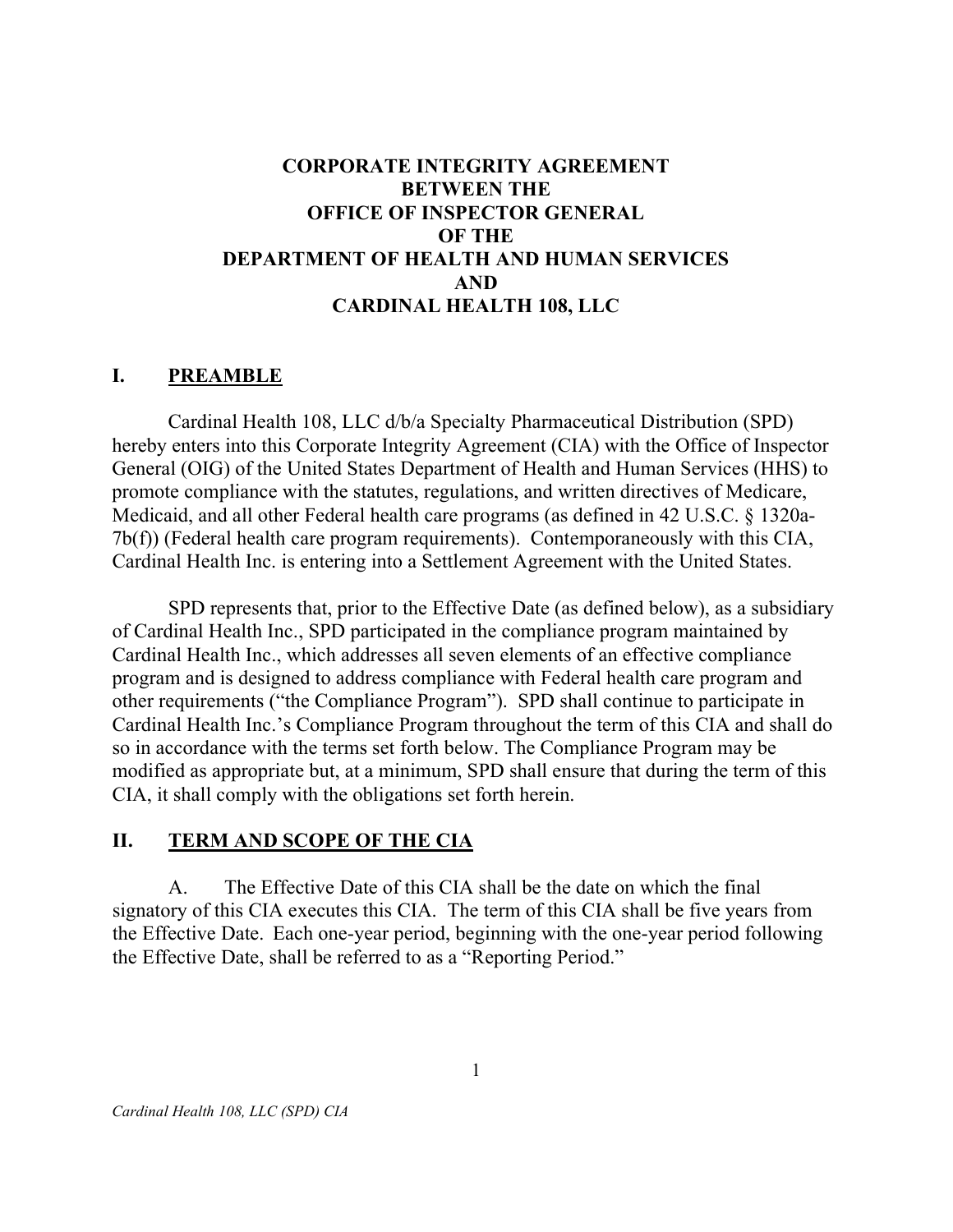$B<sub>r</sub>$  receipt of: (1) SPD's final annual report; or (2) any additional materials submitted by SPD pursuant to OIG's request, whichever is later. B. Sections VII, X, and XI shall expire no later than 120 days after OIG's

- $C_{\cdot}$ The scope of this CIA shall be governed by the following definitions:
	- 1. "Arrangements" shall mean:
		- a. indirectly, the offer, payment, solicitation, or receipt of anything of value; and is between SPD and any actual or potential source of health care business or referrals to SPD or any actual or potential recipient of health care business or referrals from SPD. every arrangement or transaction that involves, directly or

 $2<sub>1</sub>$  individual or entity that refers, recommends, arranges for, orders, leases, or purchases from SPD any good, facility, item, or service for which payment may be made in whole or in part by a Federal health care program. The term "source of health care business or referrals" shall mean any

3. any individual or entity (a) to whom SPD refers an individual for the furnishing or arranging for the furnishing of any item or service, or (b) from whom SPD purchases, leases or orders or arranges for or recommends the purchasing, leasing, or ordering of any good, facility, item, or service for which payment may be made in whole or in part by a Federal health care program. The term "recipient of health care business or referrals" shall mean

- $\mathbf{4}$ . "Focus Arrangements" means every Arrangement that:
	- a. care business or referrals and involves, directly or indirectly, the offer, payment, or provision of anything of value. is between SPD and any actual source or recipient of health
- 5. 5. "Covered Persons" includes:
	- (a) who: (1) have an ownership interest of less than 5% and (2) all owners who are natural persons (other than shareholders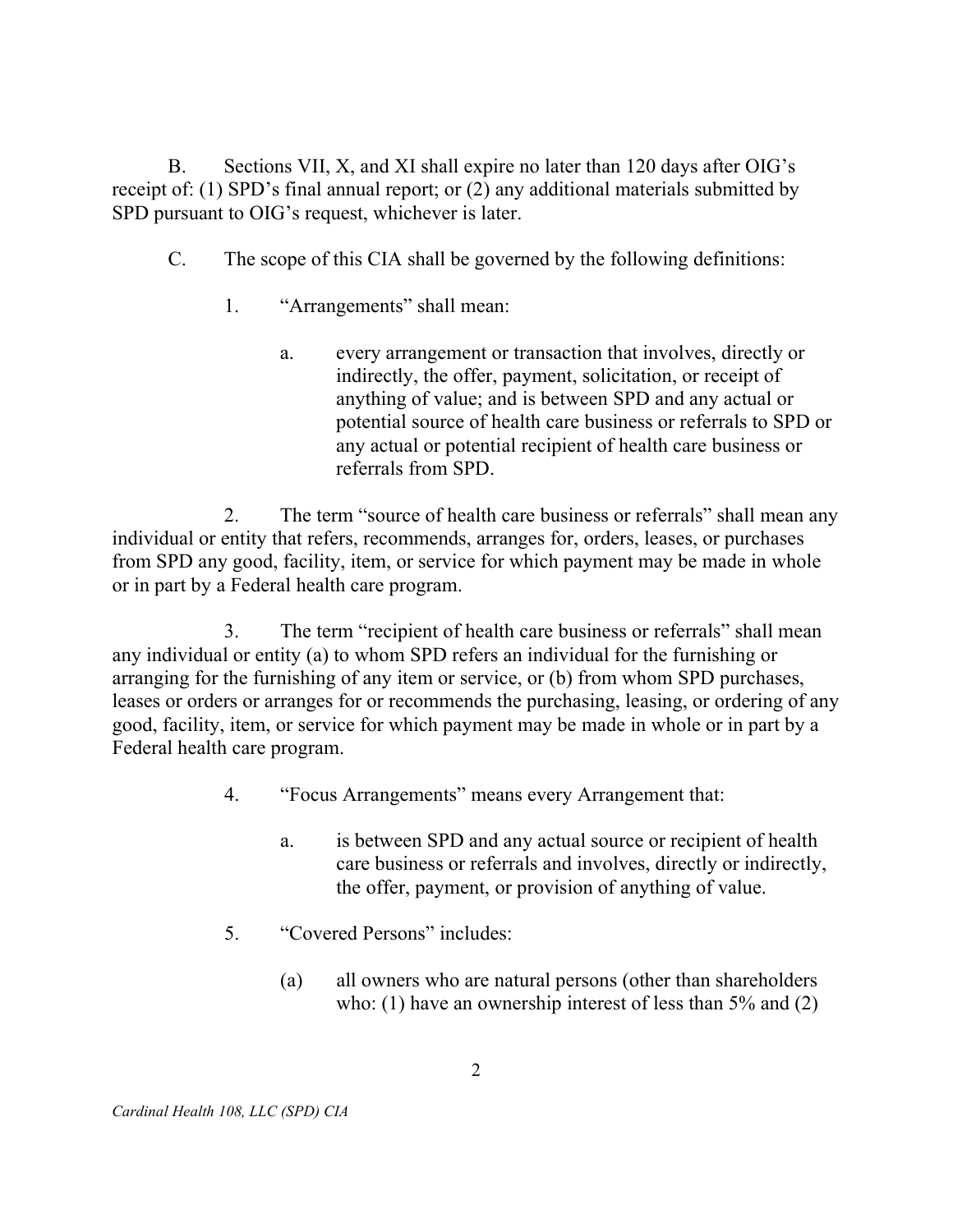acquired the ownership interest through public trading), officers, and directors of SPD;

- (b) all U.S. employees;
- $(c)$  who are involved in Arrangements, including but not limited to persons who perform marketing, billing, collections, or sales functions on behalf of SPD. all U.S. contractors, subcontractors, agents, and other persons

 Notwithstanding the above, the term "Covered Persons" does not include SPD employees who work in SPD's distribution centers to the extent such employees do not perform any marketing, billing, collections or sales functions and do not interact with actual or potential customers. The term "Covered Persons" also does not include part-time or per diem employees, contractors, subcontractors, agents, and other persons who are not reasonably expected to work for SPD more than 160 hours per year, except that any such individual shall become a "Covered Person" at the point when they work more than 160 hours for SPD during the calendar year.

5. SPD and SPD Affiliates who is involved with the development, approval, management, negotiation, or review of SPD's Arrangements. 5. "Arrangements Covered Persons" includes each Covered Person at

 6. "Government Reimbursed Products" refers to all products that are: (a) distributed or sold by SPD in the United States (or pursuant to contracts with the United States) and (b) reimbursed by Federal health care programs.

7. controlled, directly or indirectly, by Cardinal Health Inc. and whose employees or contractors are involved with the development, approval, management, negotiation, or review of SPD's Arrangements. All obligations set forth in Section III below shall apply to any SPD Affiliate employee or contractor who is involved with the development, approval, management, negotiation, or review of SPD's Arrangements. The term "SPD Affiliate" shall mean any entity that is owned or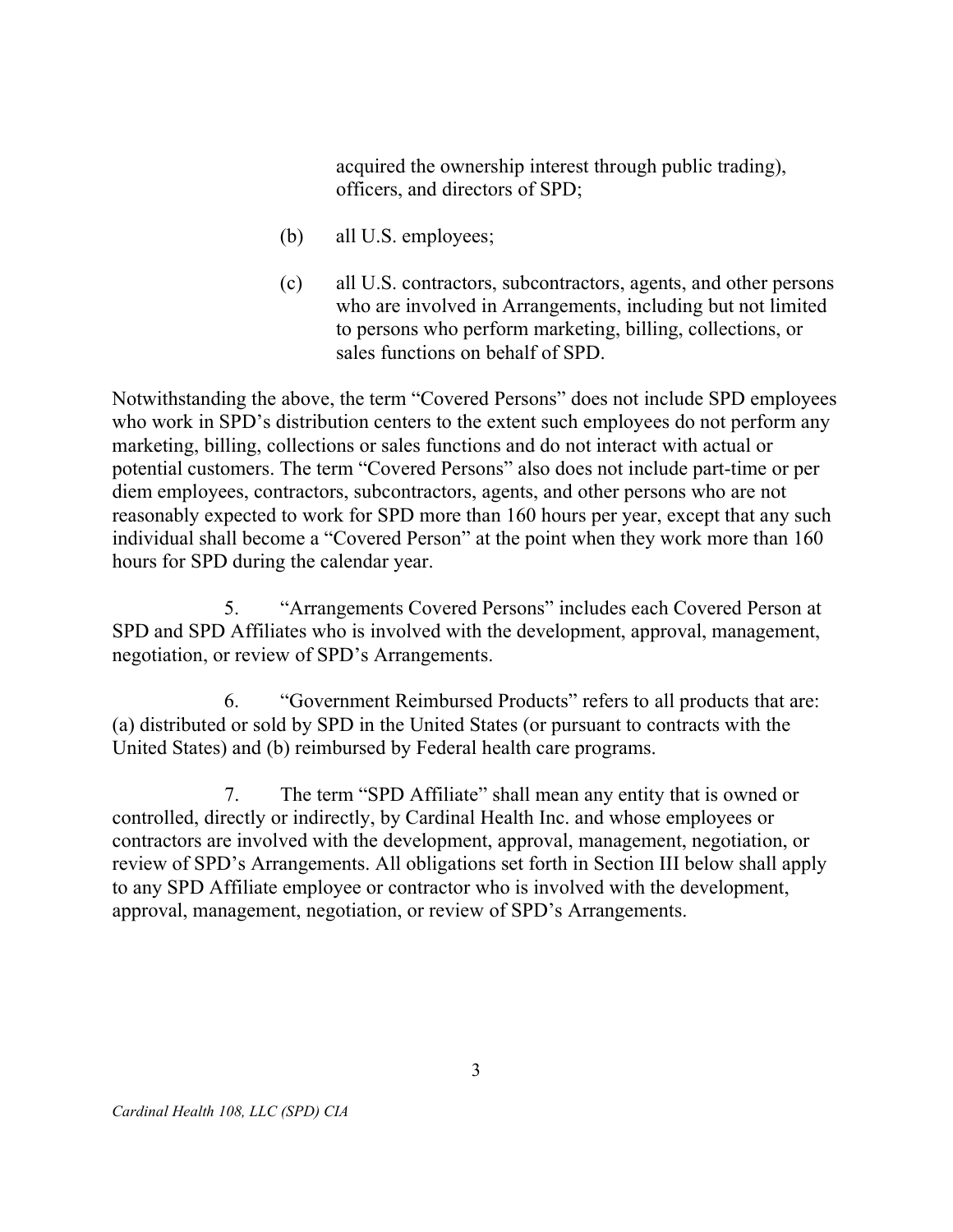### III. COMPLIANCE PROGRAM REQUIREMENTS

 SPD shall establish and maintain a compliance program that includes the following elements:

### $\mathsf{A}$ . and Management Certifications Compliance Officer, Compliance Committee, Board of Directors Oversight,

1. shall appoint a Compliance Officer and shall maintain a Compliance Officer for the term of the CIA. The Compliance Officer shall be an employee and a member of senior management of SPD, shall report directly to the President of SPD, and shall not be or be subordinate to the General Counsel or Chief Financial Officer or have any responsibilities that involve acting in any capacity as legal counsel or supervising legal counsel functions for SPD. The Compliance Officer shall be responsible for, without limitation: Compliance Officer. Within 90 days after the Effective Date, SPD

- a. developing and implementing policies, procedures, and practices designed to ensure compliance with the requirements set forth in this CIA and with Federal health care program and FDA requirements;
- $\mathbf{b}$ . compliance matters in person to the Risk Oversight Committee of Cardinal Health Inc.'s Board of Directors (Risk Oversight Committee) and shall be authorized to report on such matters to the Risk Oversight Committee at any time. Written documentation of the Compliance Officer's reports to the Risk Oversight Committee shall be made available to OIG upon request; and making periodic (at least quarterly) reports regarding
- c. monitoring the day-to-day compliance activities engaged in by SPD as well as any reporting requirements created under this CIA.

 Any noncompliance job responsibilities of the Compliance Officer shall be limited and must not interfere with the Compliance Officer's ability to perform the duties outlined in this CIA.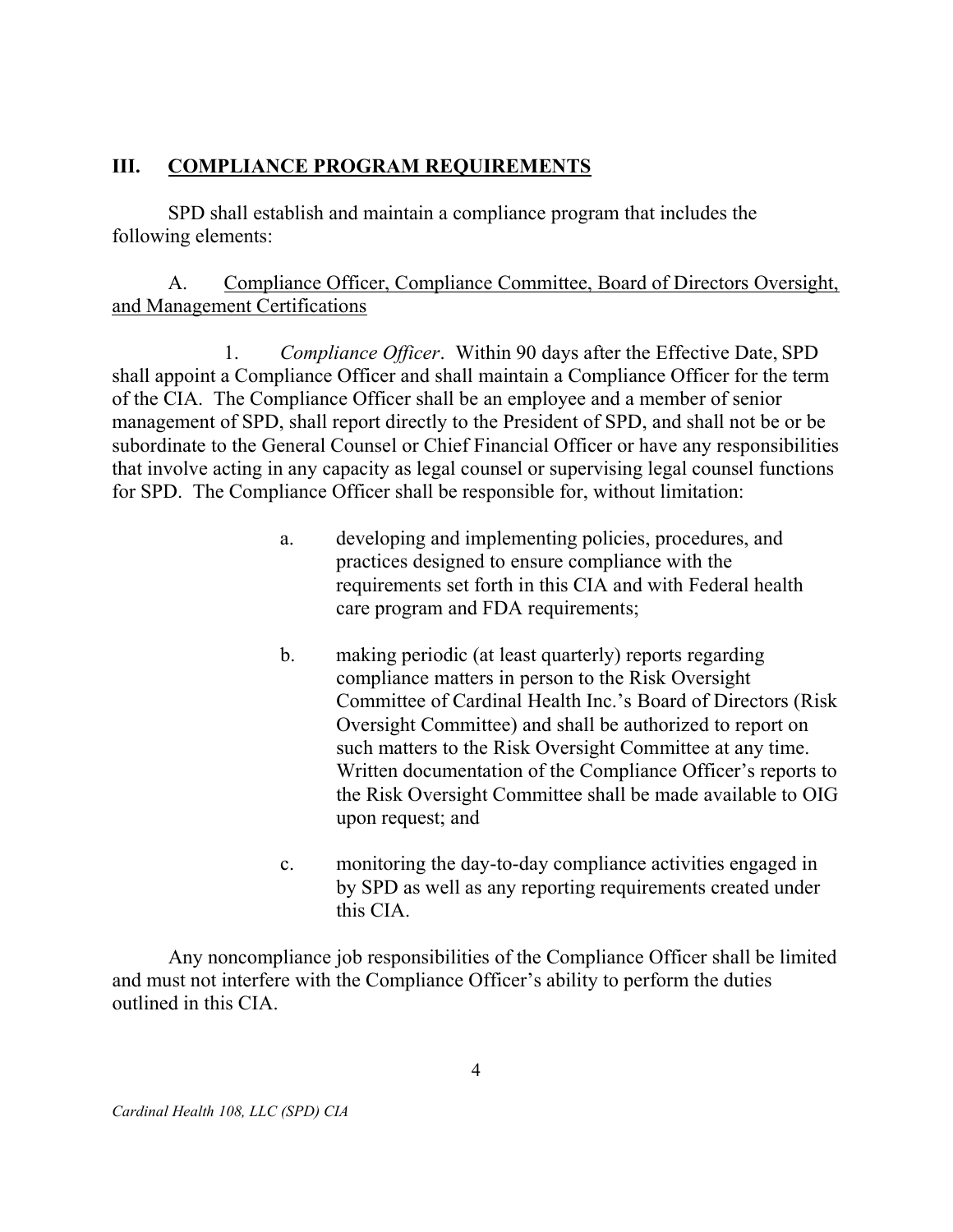SPD shall report to OIG, in writing, any changes in the identity of the Compliance Officer, or any actions or changes that would affect the Compliance Officer's ability to perform the duties necessary to meet the requirements in this CIA, within five business days after such a change.

 $2.$  SPD shall appoint a Compliance Committee. The Compliance Committee shall, at a minimum, include the Compliance Officer and other members of senior management necessary to meet the requirements of this CIA (e.g., senior executives of relevant departments, such as sales, marketing, legal, medical affairs/medical information, regulatory affairs, research and development, human resources, audit, finance, manufacturing, and operations). The Compliance Officer shall chair the Compliance Committee and the Compliance Committee shall support the Compliance Officer in fulfilling his/her responsibilities (e.g., shall assist in the analysis of SPD's risk areas and shall oversee monitoring of internal and external audits and investigations). The Compliance Committee shall meet at least quarterly. The minutes of the Compliance Committee meetings shall be made available to OIG upon request. Compliance Committee. Within 90 days after the Effective Date,

 SPD shall report to OIG, in writing, any changes in the composition of the Compliance Committee, or any actions or changes that would affect the Compliance Committee's ability to perform the duties necessary to meet the requirements in this CIA, within 15 business days after such a change.

3. Board of Directors Oversight. The Risk Oversight Committee shall be responsible for the review and oversight of matters related to compliance with Federal health care program requirements and the requirements of this CIA. The Risk Oversight Committee must include independent (i.e., non-employee and non-executive) members.

 The Risk Oversight Committee shall, at a minimum, be responsible for the following:

- a. meeting at least quarterly to review and oversee SPD's compliance program, including but not limited to the performance of the Compliance Officer and Compliance Committee;
- b. submitting to the OIG a description of the documents and other materials it reviewed, as well as any additional steps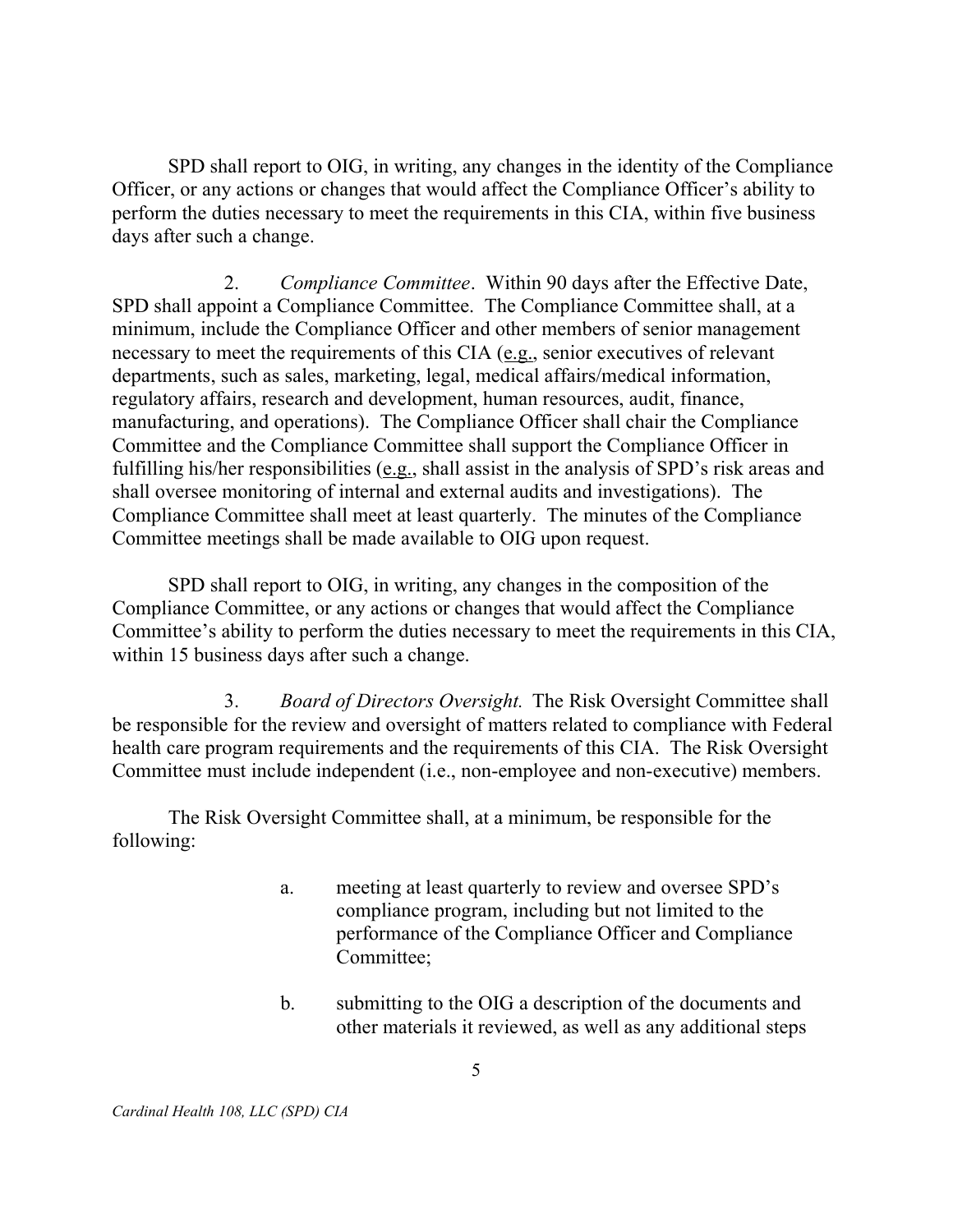taken, such as the engagement of an independent advisor or other third party resources, in its oversight of the compliance program and in support of making the resolution below during each Reporting Period; and

 $\mathbf{c}$ . signed by each member of the Risk Oversight Committee summarizing its review and oversight of SPD's compliance with Federal health care program requirements, FDA requirements, and the requirements of this CIA. for each Reporting Period of the CIA, adopting a resolution,

At minimum, the resolution shall include the following language:

 "The Risk Oversight Committee has made a reasonable inquiry into the operations of SPD's compliance program including the performance of the Compliance Officer and the Compliance Committee. Based on its inquiry and review, the Risk Oversight Committee has concluded that, to the best of its knowledge, SPD has implemented an effective compliance program to meet Federal health care program requirements, FDA requirements, and the requirements of the CIA."

 If the Risk Oversight Committee is unable to provide such a conclusion in the resolution, the Risk Oversight Committee shall include in the resolution a written explanation of the reasons why it is unable to provide the conclusion and the steps it is taking to implement an effective compliance program at SPD.

 SPD shall report to OIG, in writing, any changes in the composition of the Risk Oversight Committee, or any actions or changes that would affect the Risk Oversight Committee's ability to perform the duties necessary to meet the requirements in this CIA, within 15 business days after such a change.

4. Management Certifications. In addition to the responsibilities set forth in this CIA for all Covered Persons, certain SPD employees (Certifying Employees) are specifically expected to monitor and oversee activities within their areas of authority and shall annually certify that the applicable SPD department is in compliance with applicable Federal health care program and FDA requirements and with the requirements of this CIA. These Certifying Employees shall include, at a minimum, the following: Vice President, Direct Sales Management; Senior Vice President, General Manager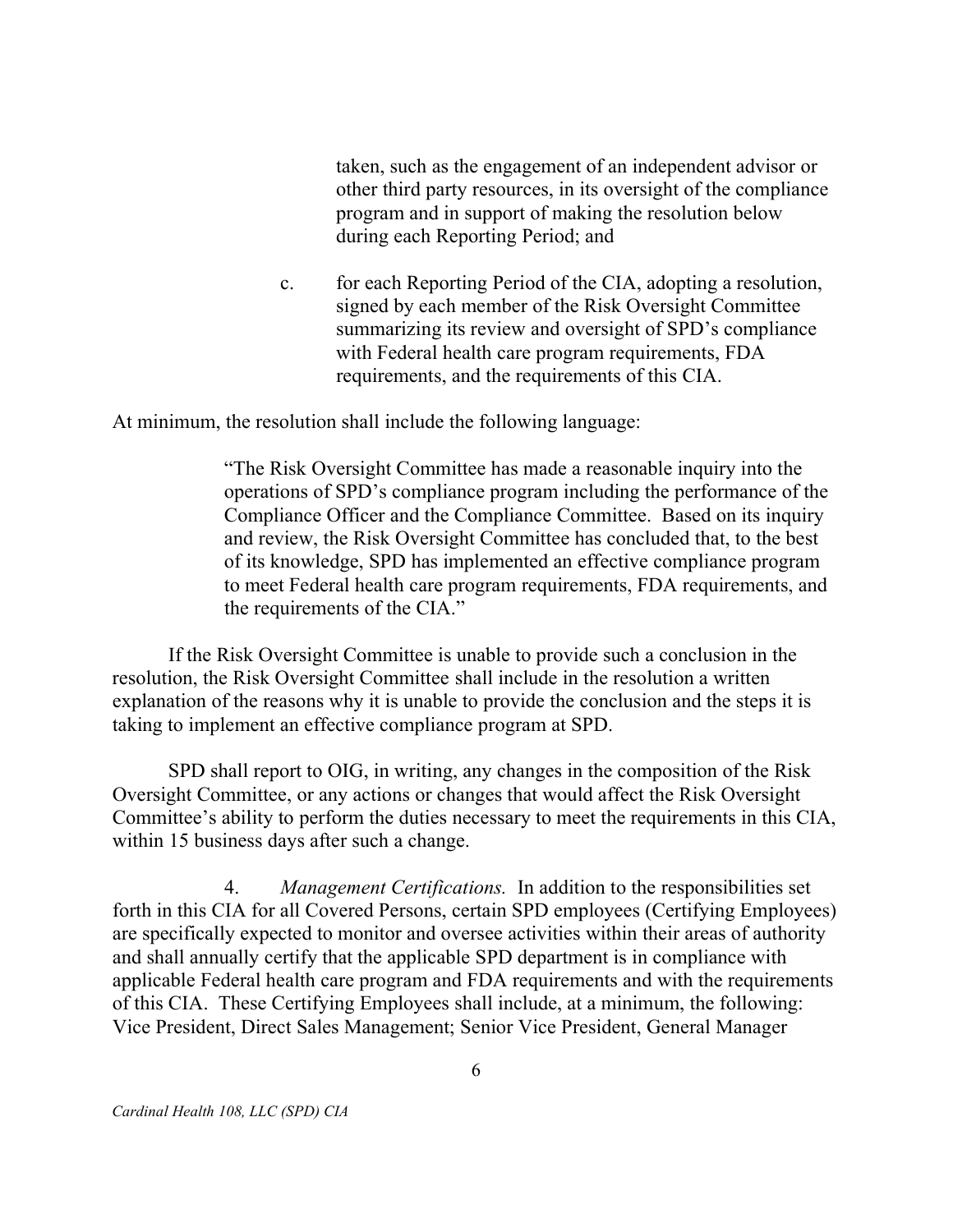Acute Distribution & Services; Vice President, Financial Planning & Analysis; Vice President, Revenue Management; Vice President, Global Finance Shared Services; and Vice President, Account Management National Markets. For each Reporting Period, each Certifying Employee shall sign a certification that states:

> "I have been trained on and understand the compliance requirements and responsibilities as they relate to [insert name of department], an area under my supervision. My job responsibilities include ensuring compliance with regard to the [insert name of department] with all applicable Federal health care program requirements, FDA requirements, requirements of the Corporate Integrity Agreement, and SPD policies, and I have taken steps to promote such compliance. To the best of my knowledge, the [insert name of department] of SPD is in compliance with all applicable Federal health care program requirements and the requirements of the Corporate Integrity Agreement. I understand that this certification is being provided to and relied upon by the United States."

 If any Certifying Employee is unable to provide such a certification, the Certifying Employee shall provide a written explanation of the reasons why he or she is unable to provide the certification outlined above.

 Within 90 days after the Effective Date, SPD shall develop and implement a written process for Certifying Employees to follow for the purpose of completing the certification required by this section (e.g., reports that must be reviewed, assessments that must be completed, sub-certifications that must be obtained, etc. prior to the Certifying Employee making the required certification).

 $\mathbf{B}$ . Written Standards

 Within 90 days after the Effective Date, SPD shall develop and implement written policies and procedures regarding the operation of its compliance program, including the compliance program requirements outlined in this CIA and SPD's compliance with Federal health care program requirements (Policies and Procedures). The Policies and Procedures also shall address:

> $a_{\cdot}$  regulations and other guidance documents related to that statute, and business or financial arrangements or contracts a. 42 U.S.C. § 1320a-7b(b) (Anti-Kickback Statute) and the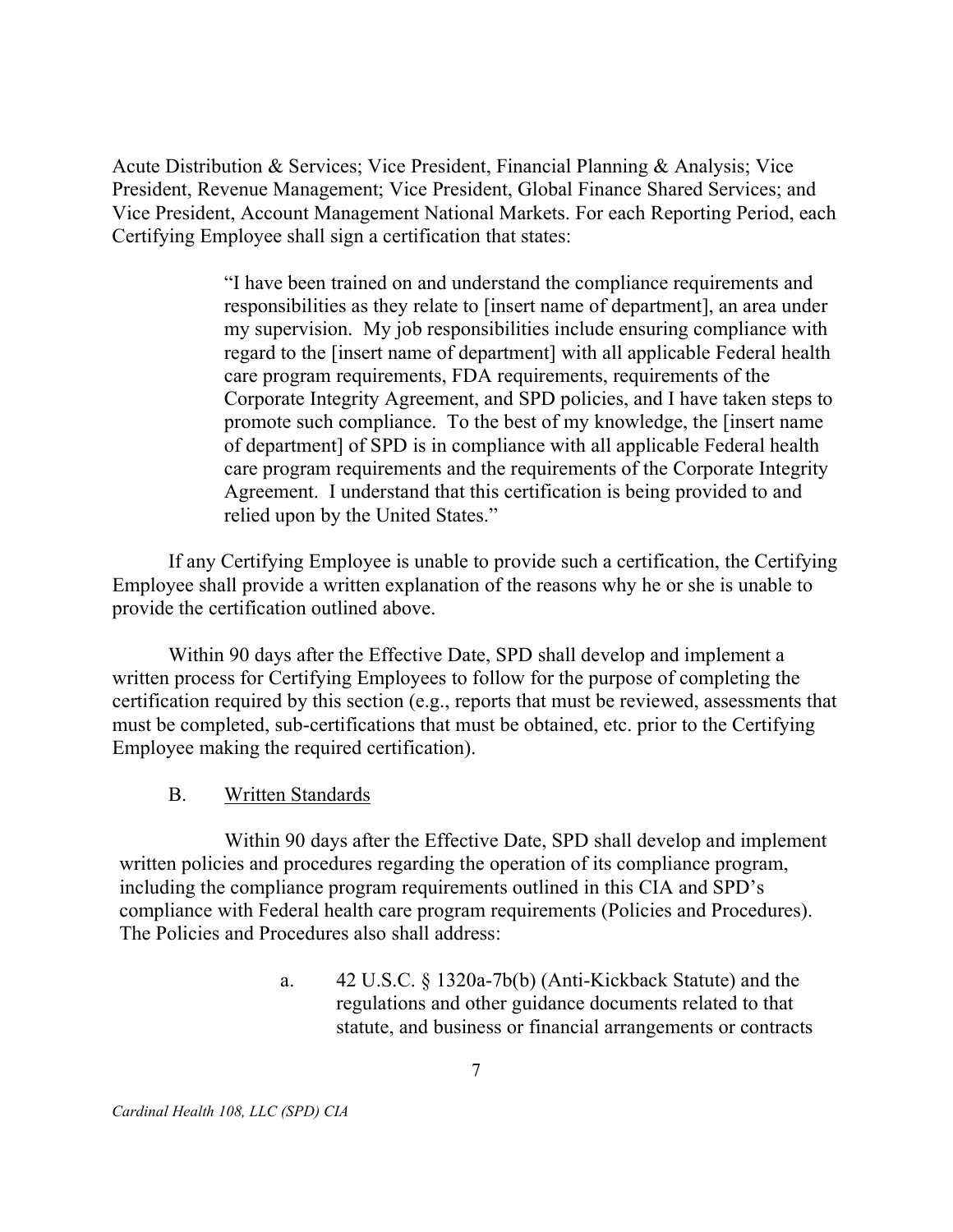that generate unlawful Federal health care program business in violation of the Anti-Kickback Statute;

- $h_{-}$  the Anti-Kickback Statute); and b. the requirements set forth in Section III.D (Compliance with
- $\mathbf{c}$ . rebates based on the term of the arrangement and that SPD terminated or modified all remaining arrangements with such a rebate to comply with the Anti-Kickback Statute within 90 days after the Effective Date. that SPD does not offer or enter arrangements with upfront

 The Policies and Procedures shall be made available to all Covered Persons. Throughout the term of this CIA, SPD shall enforce its Policies and Procedures and shall make compliance with its Policies and Procedures an element of evaluating the performance of all employees.

 At least annually (and more frequently, if appropriate), SPD shall assess and update, as necessary, the Policies and Procedures. Any revised or new Policies and Procedures shall be made available to all Covered Persons.

All Policies and Procedures shall be made available to OIG upon request.

#### $C_{\cdot}$ Training and Education

1. SPD shall develop a written plan (Training Plan) that outlines the steps SPD will take to ensure that all Covered Persons receive at least annual training regarding SPD's CIA requirements and compliance program and the applicable Federal health care program and FDA requirements, including the requirements of the Anti-Kickback Statute; and that all Arrangements Covered Persons receive at least annual training regarding: (a) Arrangements that potentially implicate the Anti-Kickback Statute, as well as the regulations and other guidance documents related to that statute; (b) SPD's policies, procedures, and other requirements relating to Arrangements and Focus Arrangements, including but not limited to the Focus Arrangements Tracking System, the internal review and approval process, and the tracking of remuneration to and from sources of health care business or referrals required by Section III.D of the CIA; (c) the personal obligation of each individual involved in the development, approval, management, or review of SPD's Arrangements to know the applicable legal requirements and SPD's Covered Persons Training. Within 90 days after the Effective Date,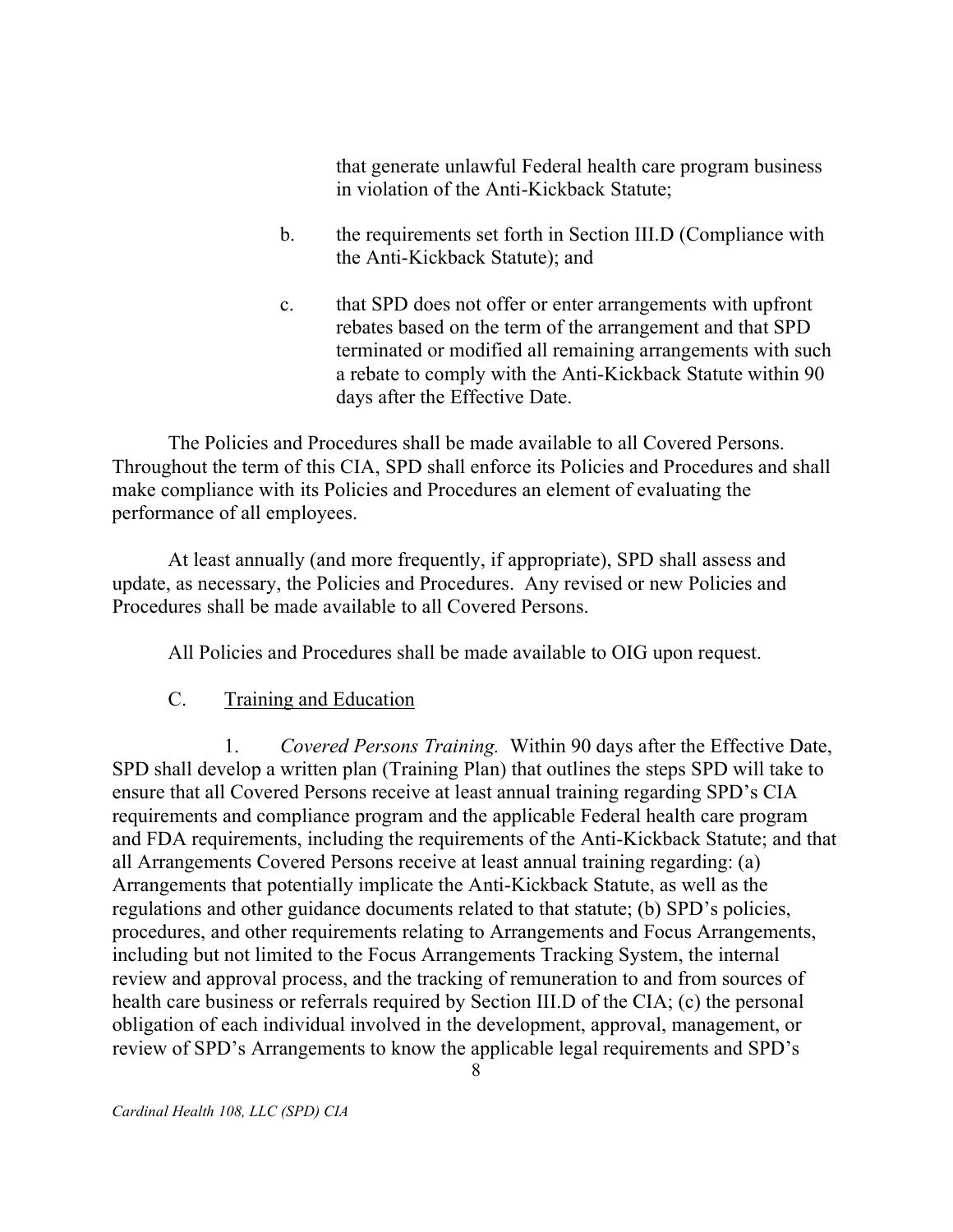policies and procedures; (d) the legal sanctions under the Anti-Kickback Statute; and (e) examples of violations of the Anti-Kickback Statute.

 The Training Plan shall include information regarding the following: training topics, identification of Covered Persons and Arrangements Covered Persons required to attend each training session, length of the training sessions(s), schedule for training, and format of the training. SPD shall furnish training to its Covered Persons and Arrangements Covered Persons pursuant to the Training Plan during each Reporting Period.

2. Board Training. In addition to the training described in Section III.C.1, within 90 days after the Effective Date, each member of the Board of Cardinal Health Inc. shall receive training regarding the corporate governance responsibilities of board members, and the responsibilities of board members with respect to review and oversight of the compliance program. Specifically, the training shall address the unique responsibilities of health care Board members, including the risks, oversight areas, and strategic approaches to conducting oversight of a health care entity. This training may be conducted by an outside compliance expert hired by the Board and should include a discussion of the OIG's guidance on Board member responsibilities.

 New members of the Board shall receive the Board training described above within 30 days after becoming a member or within 90 days after the Effective Date, whichever is later.

3. training materials and records verifying that the training described in Sections III.C.1 and III.C.2 has been provided as required. Training Records. SPD shall make available to OIG, upon request,

#### $D_{\cdot}$ Compliance with the Anti-Kickback Statute

 $1<sub>1</sub>$  Date, SPD shall create procedures reasonably designed to ensure that each existing and new or renewed Focus Arrangement does not violate the Anti-Kickback Statute or the regulations and guidance related to that statute (Focus Arrangements Procedures). These procedures shall include the following: Focus Arrangements Procedures. Within 90 days after the Effective

> a. existing and new or renewed Focus Arrangements and the creating and maintaining a centralized tracking system for all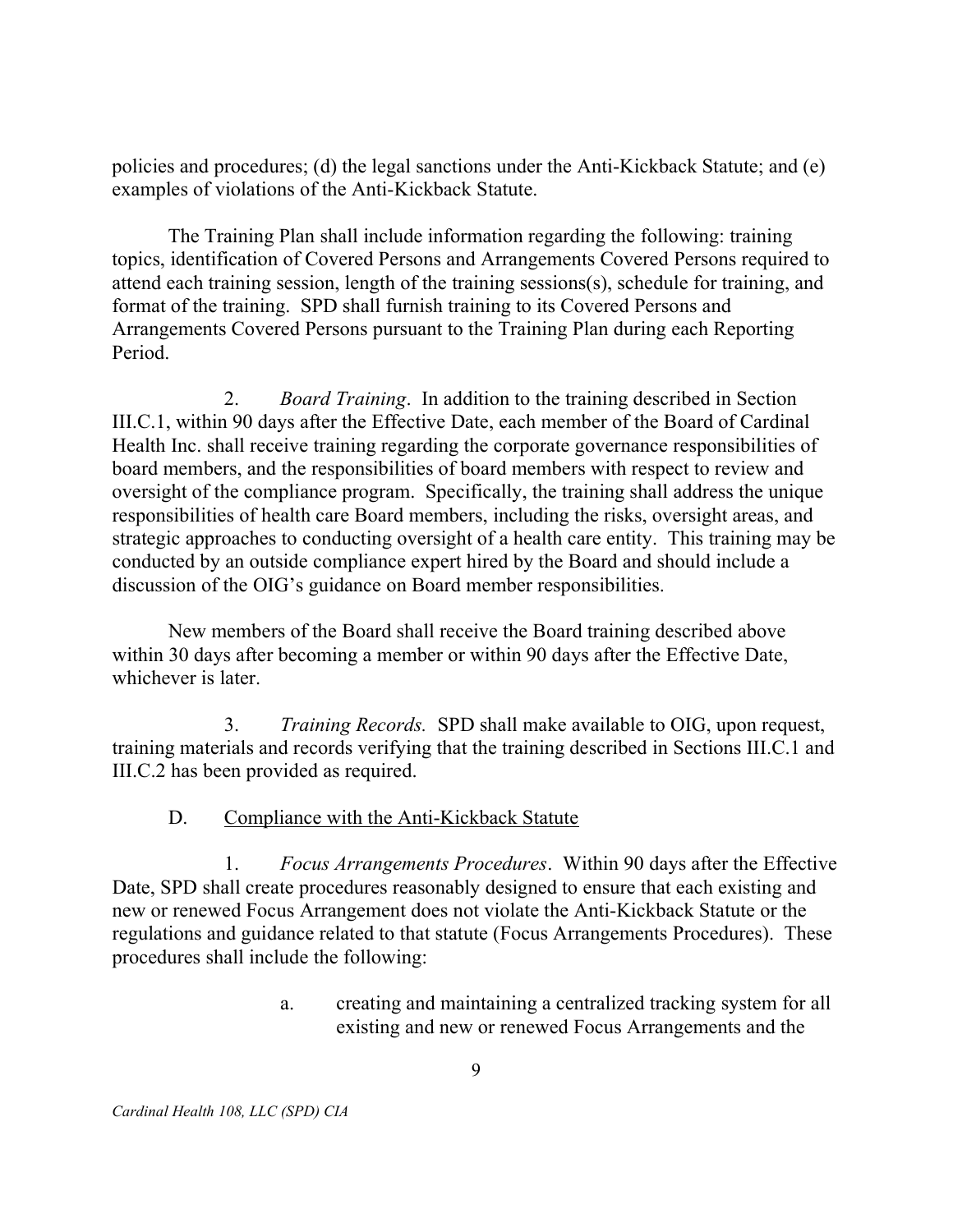information specified in Sections III.D.1.b-f below for each existing and new or renewed Focus Arrangement (Focus Arrangements Tracking System);

- documenting the names and positions of the Arrangements Covered Person(s) involved in the negotiation, review, and approval of all Focus Arrangements; b.
- c. Arrangements to ensure that the parties are complying with the financial terms of the Focus Arrangements and that the Focus Arrangements are commercially reasonable; tracking all remuneration to and from all parties to Focus
- documenting all fair market value determination(s) for any Focus Arrangement, including the fair market value amount or range and corresponding time period(s), the date(s) of completion of the fair market valuation(s), the individuals or entities that determined the fair market value amount or range, and the names and positions of the Covered Person(s) who received and/or were otherwise involved with the fair market value determination(s); d.
- e. Focus Arrangement are performing the services required under the applicable Focus Arrangement(s) (if applicable); tracking service and activity logs to ensure that parties to the
- f. devices, equipment, or other patient care items to ensure that such use is consistent with the terms of the applicable Focus Arrangement(s) (if applicable); monitoring the use of leased space, medical supplies, medical
- g. process for Focus Arrangements, the purpose of which is to ensure that all new and existing or renewed Focus Arrangements do not violate the Anti-Kickback Statute and that includes at least the following: (i) a legal review of all Focus Arrangements by counsel with expertise in the Anti- Kickback Statute, (ii) a process for specifying and establishing and implementing a written review and approval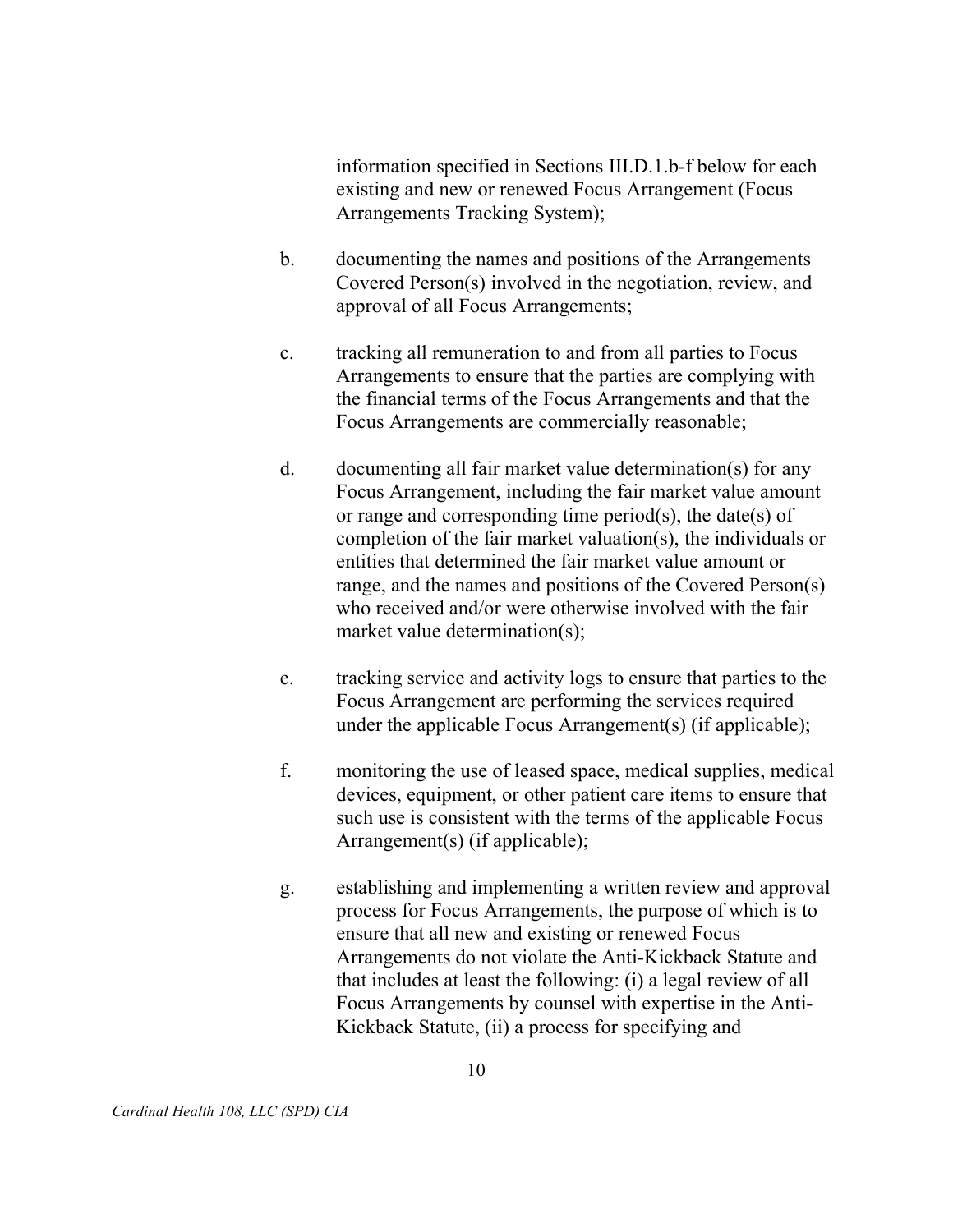documenting the business need or business rationale for all Focus Arrangements, and (iii) a process for determining and documenting the fair market value of the remuneration specified in the Focus Arrangement;

- h. ensuring that all existing Focus Arrangements are subject to the review and approval process described in Section III.D.1.g above;
- i. Arrangements Tracking System, internal review and approval process, and other Focus Arrangements Procedures on at least an annual basis and to provide a report on the results of such review to the Compliance Committee; and requiring the Compliance Officer to review the Focus
- $\mathbf{i}$ . of the Anti-Kickback Statute are discovered, including disclosing Reportable Events. implementing effective responses when suspected violations

 $2.$  the Effective Date, and prior to entering into new Focus Arrangements or renewing existing Focus Arrangements, in addition to complying with the Focus Arrangements Procedures set forth above, SPD shall comply with the following requirements (Focus Arrangements Requirements): New or Renewed Focus Arrangements. No later than 90 days after

- $a<sub>z</sub>$  SPD and the other party(ies) to the Focus Arrangement prior to the payment or receipt of any remuneration pursuant to the Focus Arrangement; Ensure that all written Focus Arrangements are signed by
- $\mathbf{b}$ . written review and approval process described in Section III.D.1.g prior to the payment or receipt of any remuneration pursuant to the Focus Arrangement, and that SPD maintains appropriate documentation of the review and approval of such Focus Arrangement; and b. Ensure that all Focus Arrangements have been subject to the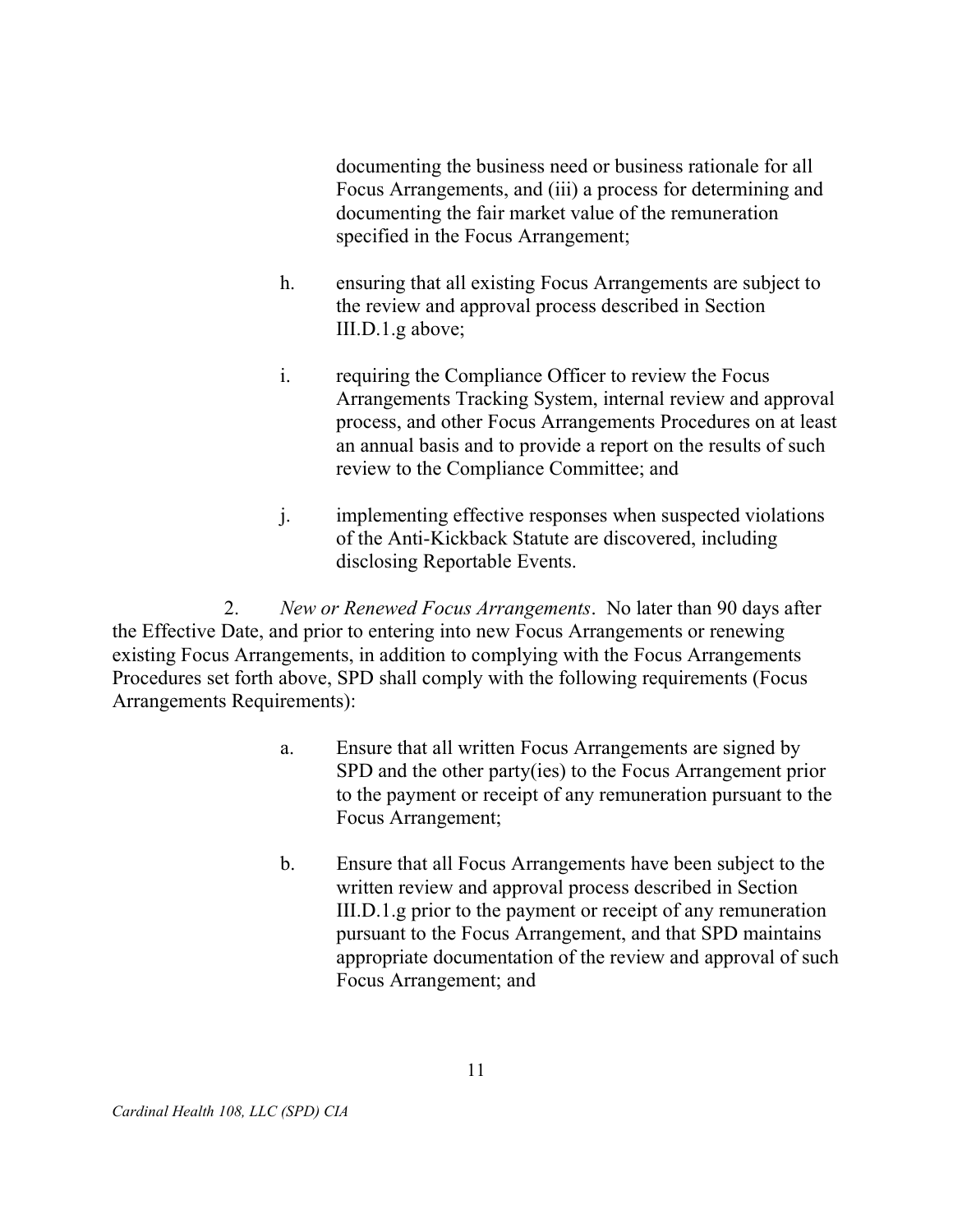$c_{\cdot}$  to the Focus Arrangement that the parties shall not violate the Anti-Kickback Statute with respect to the performance of the Include in any written agreement a certification by the parties Arrangement.

3. Records Retention and Access. SPD shall retain and make available to OIG, upon request, the Focus Arrangements Tracking System and all supporting documentation of the Focus Arrangements subject to this Section and, to the extent available, all non-privileged communications related to the Focus Arrangements and the actual performance of the duties under the Focus Arrangements.

### E. Review Procedures

- $1_{-}$ General Description.
	- a. days after the Effective Date, SPD shall engage a law or consulting firm, or lawyer (hereinafter "Independent Review Organization" or "IRO"), to perform the reviews listed in this Section III.E. The applicable requirements relating to the IRO are outlined in Appendix A to this CIA, which is incorporated by reference. Engagement of Independent Review Organization. Within 90
	- $\mathbf{b}$ . make available to OIG, upon request, all work papers, supporting documentation, correspondence, and draft reports (those exchanged between the IRO and SPD) related to the reviews. Retention of Records. The IRO and SPD shall retain and
	- $\mathbf{c}$ . affects SPD's responsibilities or liabilities under any criminal, civil, or administrative laws or regulations applicable to any Federal health care program including, but not limited to, the Anti-Kickback Statute. Responsibilities and Liabilities. Nothing in this Section III.E
	- d. Access to Records and Personnel. SPD shall ensure that the IRO has access to all records and personnel necessary to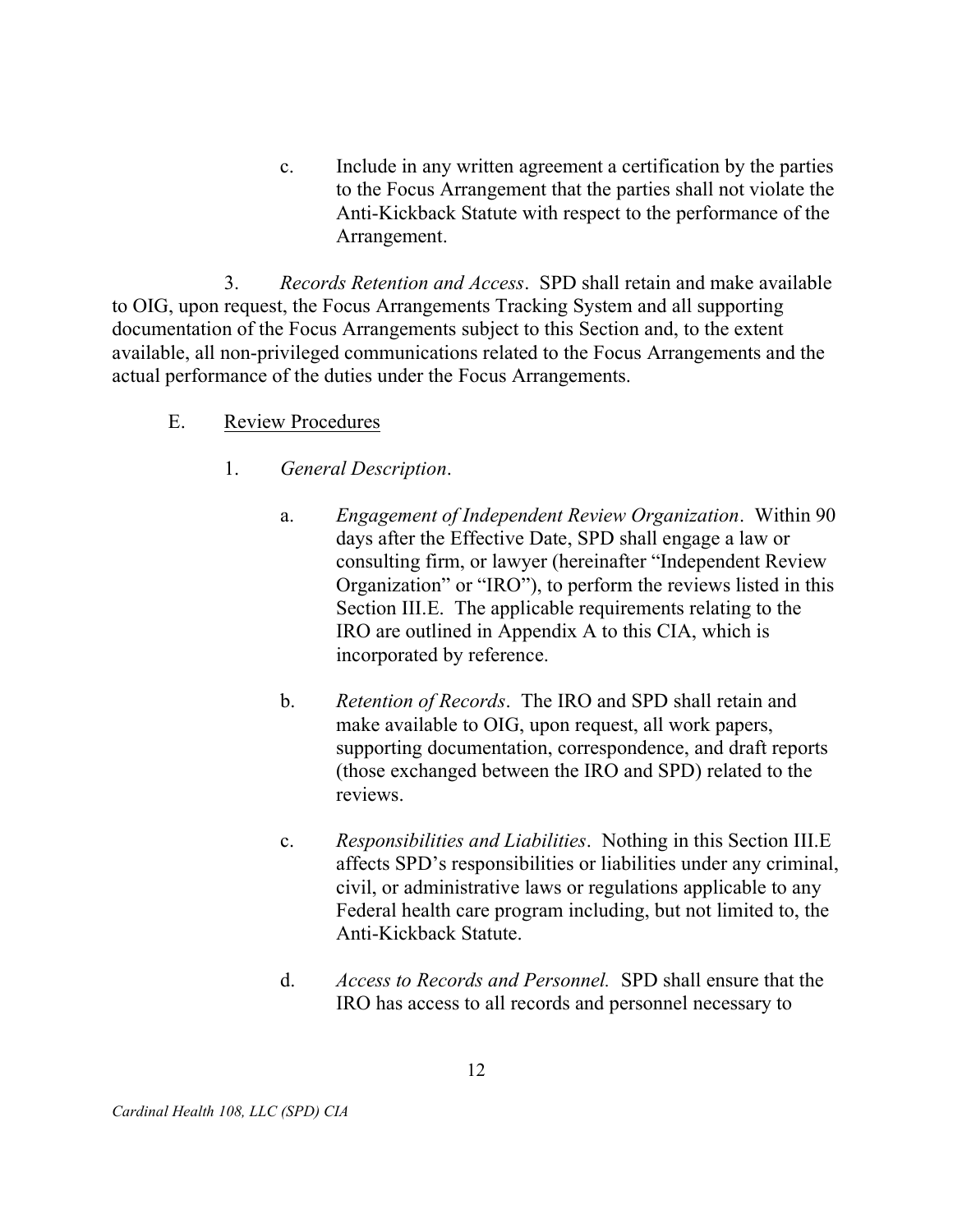complete the reviews listed in this Section III.E and that all records furnished to the IRO are accurate and complete.

 $2.$  Review and prepare an Arrangements Review Report as outlined in Appendix B to this CIA, which is incorporated by reference. Arrangements Review. The IRO shall perform an Arrangements

3. include in its report(s) to SPD a certification that the IRO (a) does not currently represent or is not currently employed or engaged by SPD and (b) does not have a current or prior relationship to SPD or its owners, officers, or directors that would cause a reasonable person to question the IRO's objectivity in performing the reviews required by Section III.E. The IRO's certification shall include a summary of any current and prior relationships between SPD or its owners, officers, or directors and the IRO. 3. Certification Regarding Prohibited Relationships. The IRO shall

#### F. Risk Assessment and Internal Review Process

 Within 90 days after the Effective Date, SPD shall develop and implement a centralized annual risk assessment and internal review process to identify and address risks associated with Arrangements (as defined in Section II.C.1 above). The Compliance Committee shall be responsible for implementation and oversight of the risk assessment and internal review process. The risk assessment and internal review process shall be conducted at least annually and shall require SPD to: (1) identify and prioritize risks, (2) develop internal audit work plans related to the identified risk areas, (3) implement the internal audit work plans, (4) develop corrective action plans in response to the results of any internal audits performed, and (5) track the implementation of the corrective action plans in order to assess the effectiveness of such plans. SPD shall maintain the risk assessment and internal review process for the term of the CIA.

#### $G<sub>r</sub>$ Disclosure Program

 Within 90 days after the Effective Date, SPD shall establish a Disclosure Program that includes a mechanism (e.g., a toll-free compliance telephone line) to enable individuals to disclose, to the Compliance Officer or some other person who is not in the disclosing individual's chain of command, any identified issues or questions associated with SPD's policies, conduct, practices, or procedures with respect to a Federal health care program or an FDA requirement believed by the individual to be a potential violation of criminal, civil, or administrative law. SPD shall appropriately publicize the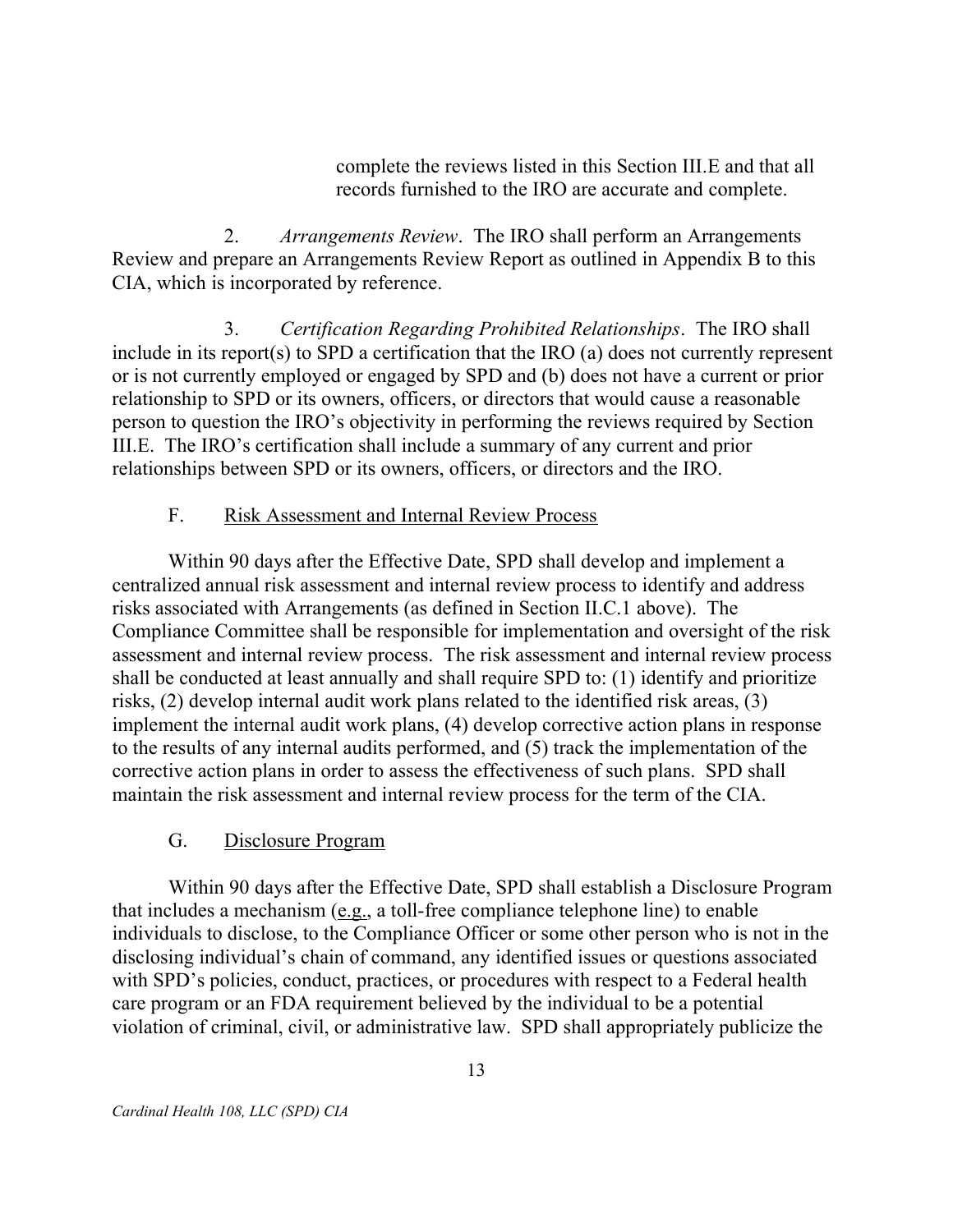existence of the disclosure mechanism (e.g., via periodic e-mails to employees or by posting the information in prominent common areas).

 The Disclosure Program shall emphasize a nonretribution, nonretaliation policy, and shall include a reporting mechanism for anonymous communications for which appropriate confidentiality shall be maintained. The Disclosure Program also shall include a requirement that all of SPD's Covered Persons shall be expected to report suspected violations of any Federal health care program or FDA requirements to the Compliance Officer or other appropriate individual designated by SPD. Upon receipt of a disclosure, the Compliance Officer (or designee) shall gather all relevant information from the disclosing individual. The Compliance Officer (or designee) shall make a preliminary, good faith inquiry into the allegations set forth in every disclosure to ensure that he or she has obtained all of the information necessary to determine whether a further review should be conducted. For any disclosure that is sufficiently specific so that it reasonably: (1) permits a determination of the appropriateness of the alleged improper practice; and (2) provides an opportunity for taking corrective action, SPD shall conduct an internal review of the allegations set forth in the disclosure and ensure that proper follow-up is conducted.

 The Compliance Officer (or designee) shall maintain a disclosure log and shall record all disclosures (whether or not related to a potential violation of criminal, civil, or administrative law related to the Federal health care programs or FDA requirements) in the disclosure log within two business days of receipt of the disclosure. The disclosure log shall include a summary of each disclosure received (whether anonymous or not), the individual or department responsible for reviewing the disclosure, the status of the review, and any corrective action taken in response to the review.

- $H_{\cdot}$ Ineligible Persons
	- $1.$ Definitions. For purposes of this CIA:
		- a. who: an "Ineligible Person" shall include an individual or entity
			- $\mathbf{i}$ . health care program; or is currently excluded from participation in any Federal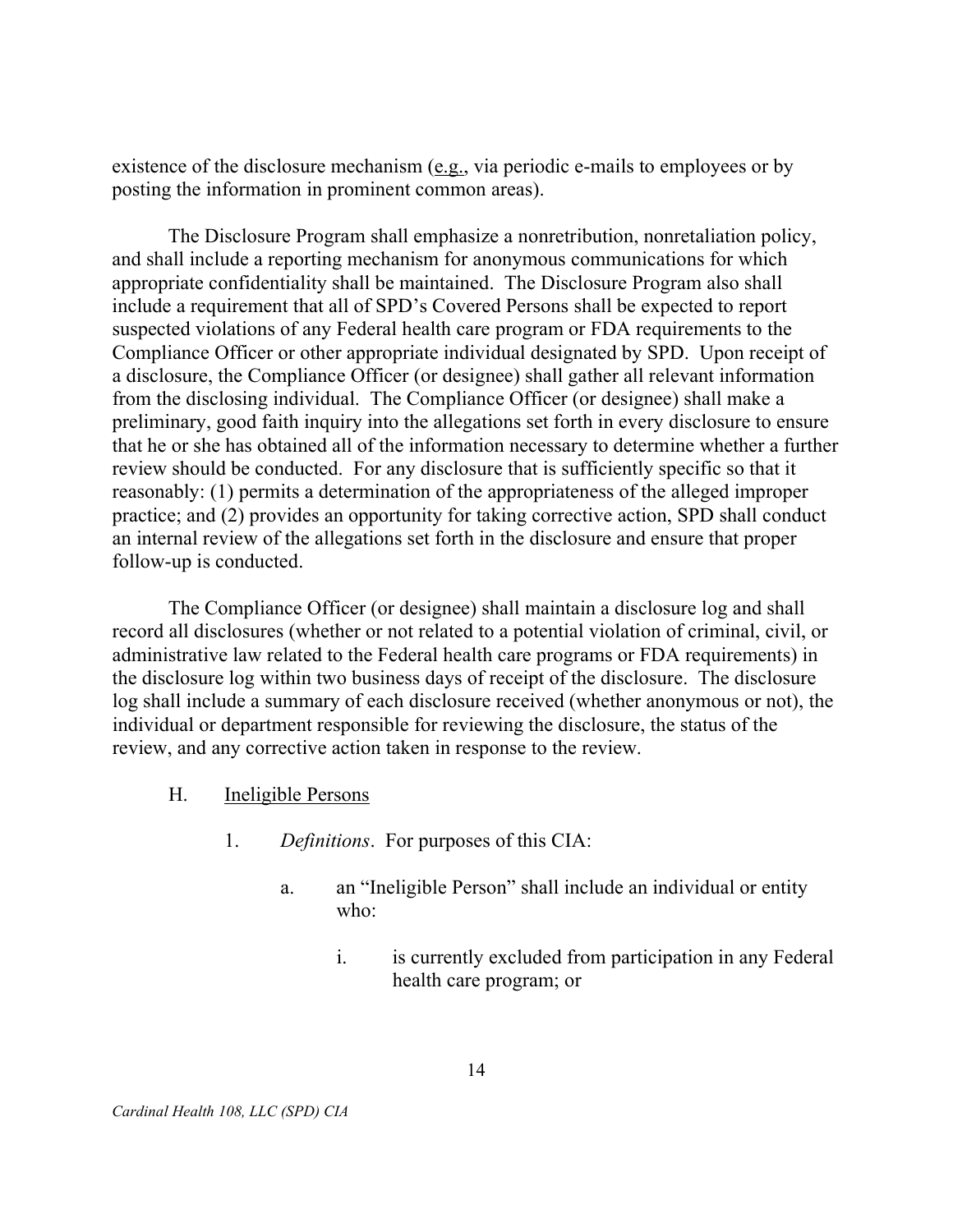- $ii.$  within the scope of 42 U.S.C. § 1320a-7(a), but has not yet been excluded. has been convicted of a criminal offense that falls
- $\mathbf{b}$ . Individuals/Entities (LEIE) (available through the Internet at http://www.oig.hhs.gov). b. "Exclusion List" means the HHS/OIG List of Excluded

2. current Covered Persons are not Ineligible Persons, by implementing the following screening requirements. Screening Requirements. SPD shall ensure that all prospective and

- a. Exclusion List prior to engaging their services and, as part of the hiring or contracting process, shall require such Covered Persons to disclose whether they are Ineligible Persons. SPD shall screen all prospective Covered Persons against the
- $\mathbf{b}$ . Exclusion List within 90 days after the Effective Date and on a monthly basis thereafter. SPD shall screen all current Covered Persons against the
- $\mathbf{c}$ . to disclose immediately if they become an Ineligible Person. SPD shall implement a policy requiring all Covered Persons

 Nothing in this Section III.H affects SPD's responsibility to refrain from (and liability for) billing Federal health care programs for items or services furnished, ordered, or prescribed by an excluded person. SPD understands that items or services furnished, ordered, or prescribed by excluded persons are not payable by Federal health care programs and that SPD may be liable for overpayments and/or criminal, civil, and administrative sanctions for employing or contracting with an excluded person regardless of whether SPD meets the requirements of Section III.H.

3. Person has become an Ineligible Person, SPD shall remove such Covered Person from responsibility for, or involvement with, SPD's business operations related to the Federal health care program(s) from which such Covered Person has been excluded and shall remove such Covered Person from any position for which the Covered Person's compensation is paid in whole or part, directly or indirectly, by any Federal health care Removal Requirement. If SPD has actual notice that a Covered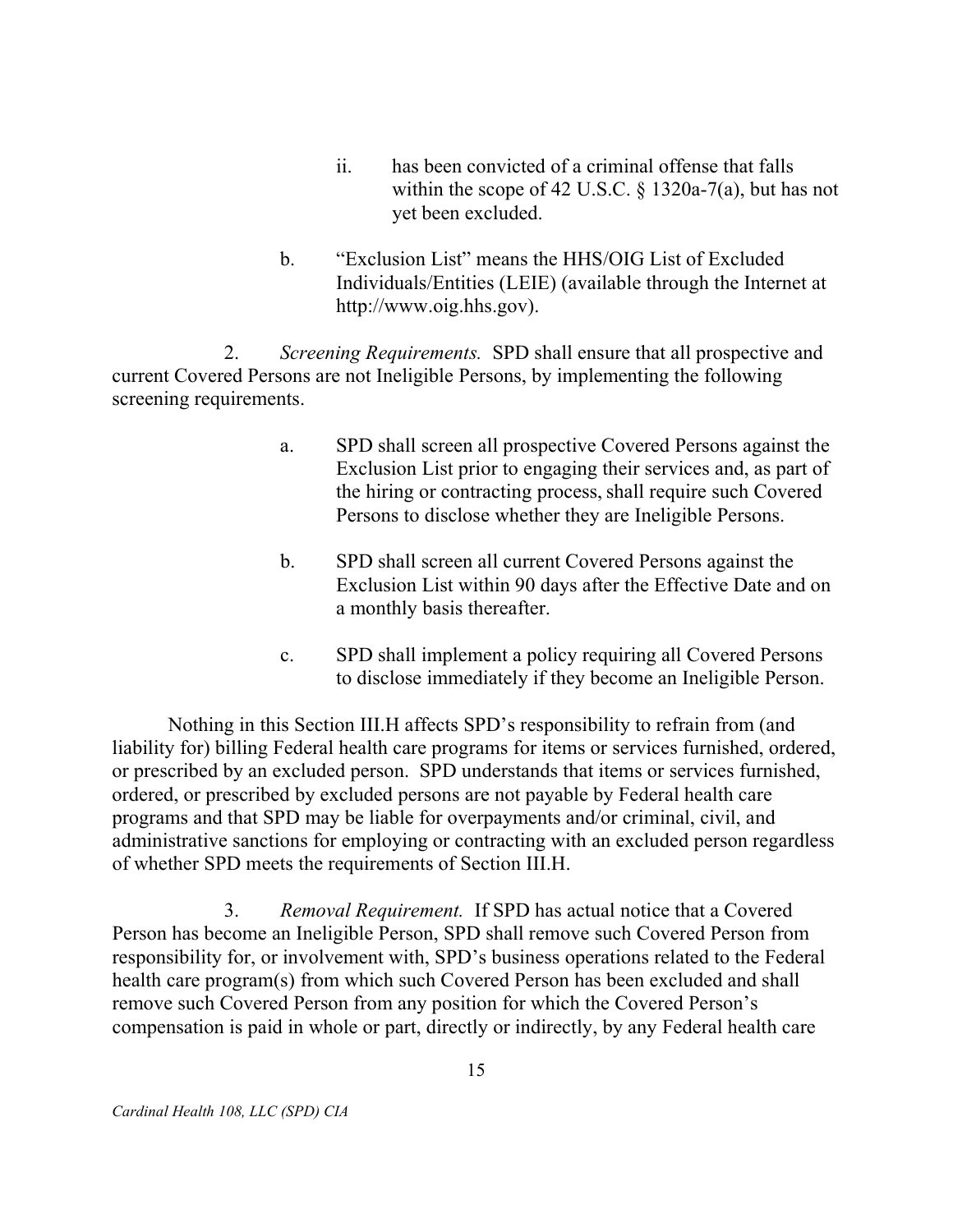program(s) from which the Covered Person has been excluded at least until such time as the Covered Person is reinstated into participation in such Federal health care program(s).

 $\mathbf{4}$ . notice that a Covered Person is charged with a criminal offense that falls within the scope of 42 U.S.C. §§ 1320a-7(a), 1320a-7(b)(1)-(3), or is proposed for exclusion during the Covered Person's employment or contract term, SPD shall take all appropriate actions to ensure that the responsibilities of that Covered Person have not and shall not adversely affect the quality of care rendered to any beneficiary or the accuracy of any claims submitted to any Federal health care program. Pending Charges and Proposed Exclusions. If SPD has actual

#### $\mathbf{L}$ Notification of Government Investigation or Legal Proceeding

 Within 30 days after discovery, SPD shall notify OIG, in writing, of any ongoing investigation or legal proceeding known to SPD conducted or brought by a governmental entity or its agents involving an allegation that SPD has committed a crime or has engaged in fraudulent activities. This notification shall include a description of the allegation, the identity of the investigating or prosecuting agency, and the status of such investigation or legal proceeding. SPD shall also provide written notice to OIG within 30 days after the resolution of the matter, and shall provide OIG with a description of the findings and/or results of the investigation or proceeding, if any.

#### $J<sub>r</sub>$ Reportable Events

1. "Reportable Event" means anything that involves: Definition of Reportable Event. For purposes of this CIA, a

- a. violation of criminal, civil, or administrative laws applicable to any Federal health care program for which penalties or exclusion may be authorized; a matter that a reasonable person would consider a probable
- $\mathbf{b}$ . violation of FDA requirements relating to the distribution or sale of Government Reimbursed Products, unless otherwise reported to the FDA in accordance with Section III.L below; a matter that a reasonable person would consider a probable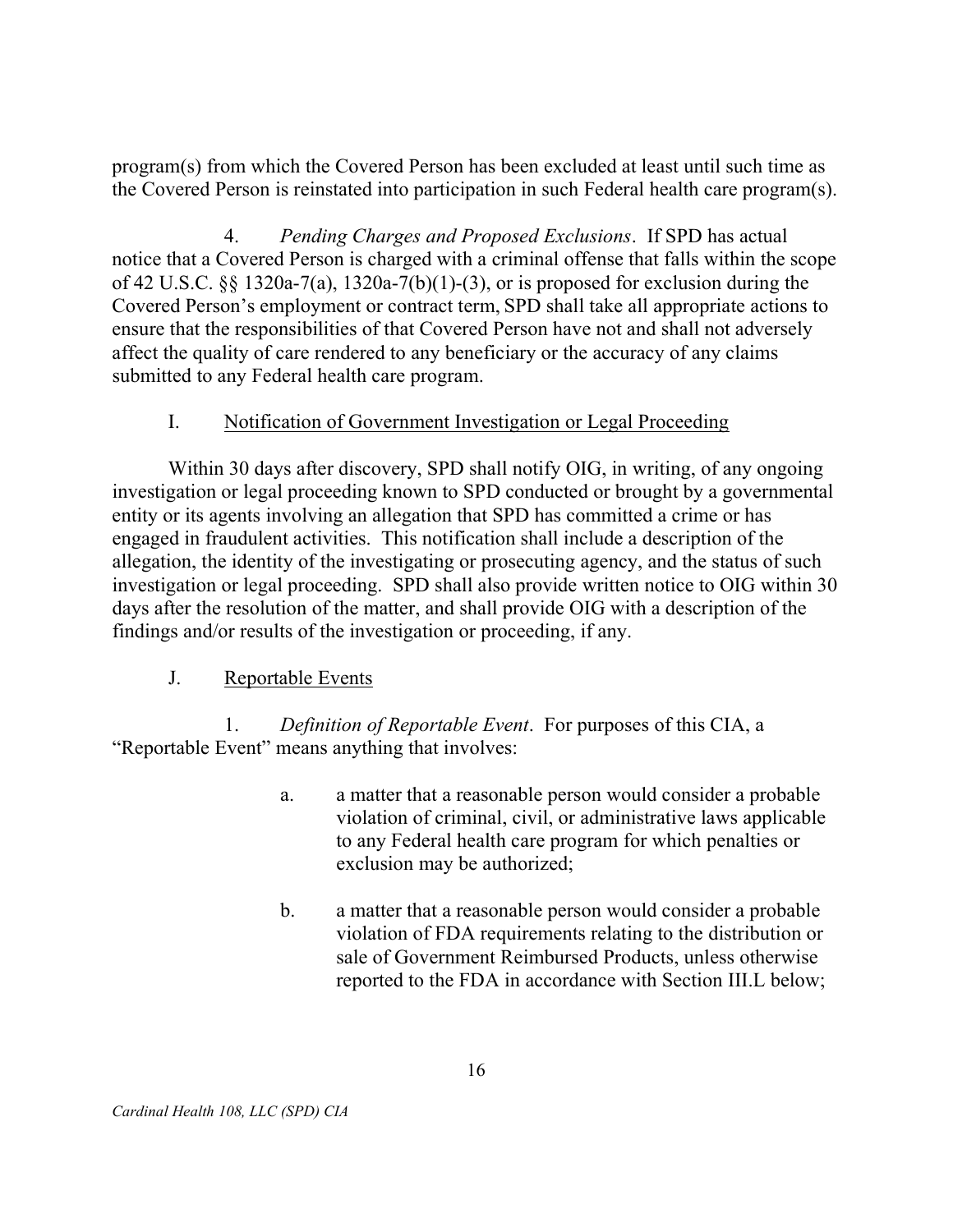- $\mathbf{c}$ . is an Ineligible Person as defined by Section III.H.1.a; or the employment of or contracting with a Covered Person who
- $\mathbf{d}$ . the filing of a bankruptcy petition by SPD.

A Reportable Event may be the result of an isolated event or a series of occurrences.

2. reasonable opportunity to conduct an appropriate review or investigation of the allegations) through any means that there is a Reportable Event, SPD shall notify OIG, in writing, within 30 days after making the determination that the Reportable Event exists. Reporting of Reportable Events. If SPD determines (after a

 $\overline{3}$ . Reportable Events under Section III.K.1.a and b, the report to OIG shall include: 3. Reportable Events under Section III.K.1.a.and III.K.1.b. For

- a. Event, including, at a minimum, the types of claims, transactions, or other conduct giving rise to the Reportable Event; the period during which the conduct occurred; and the names of entities and individuals believed to be implicated, including an explanation of their roles in the Reportable a. a complete description of all details relevant to the Reportable Event;
- $\mathbf{b}$ . laws that are probably violated by the Reportable Event, if a statement of the Federal criminal, civil or administrative any;
- $\mathbf{c}$ . Event, if any; and the Federal health care programs affected by the Reportable
- $d.$  Event and prevent it from recurring. a description of SPD's actions taken to correct the Reportable

4. Section III.K.1.c, the report to OIG shall include: 4. Reportable Events under Section III.K.1.c. For Reportable Events under

> a. performed by that individual; the identity of the Ineligible Person and the job duties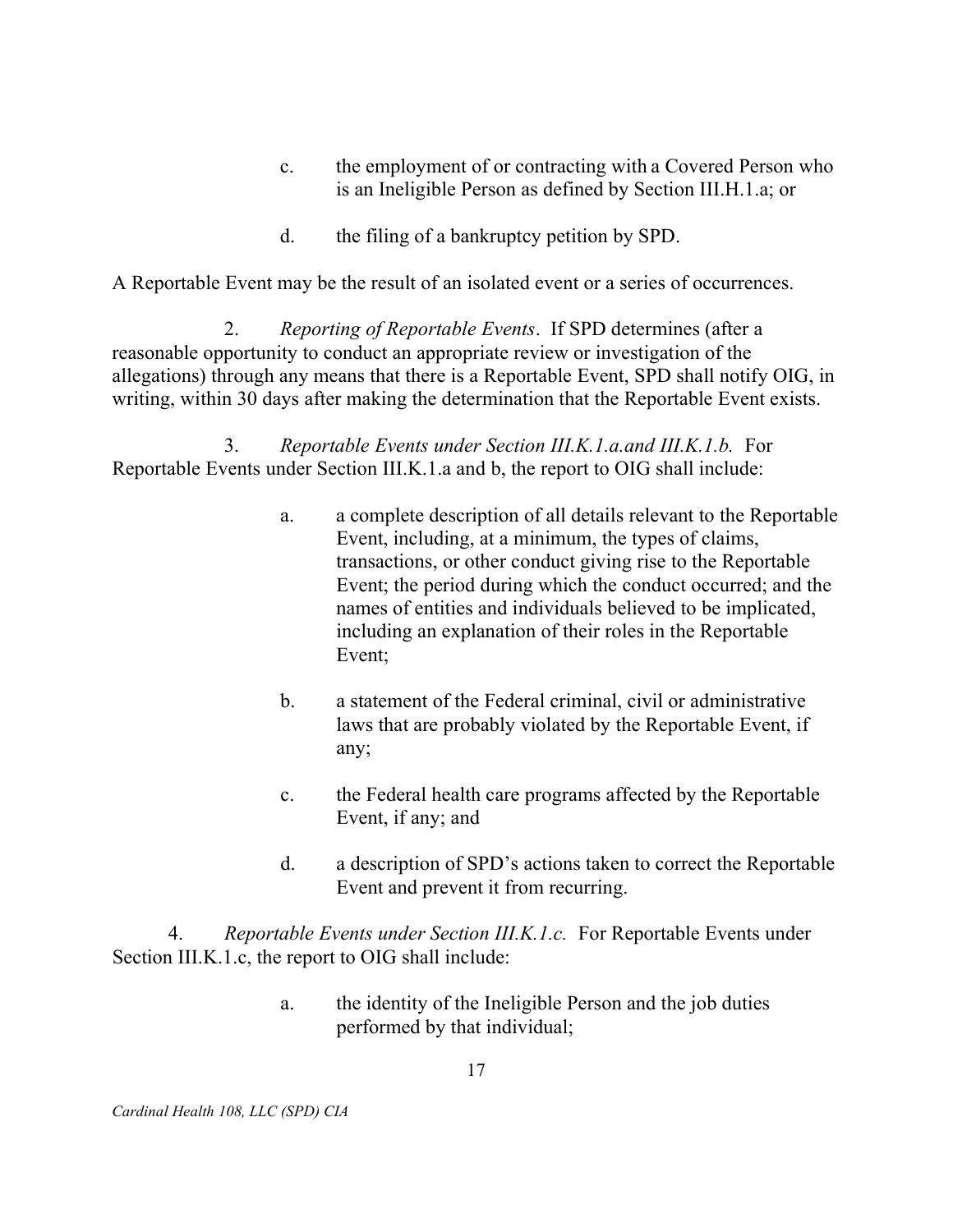- $\mathbf{b}$ . b. the dates of the Ineligible Person's employment or contractual relationship;
- $\mathbf{c}$ . completed before and/or during the Ineligible Person's employment or contract and any flaw or breakdown in the Ineligible Persons screening process that led to the hiring or contracting with the Ineligible Person; a description of the Exclusion List screening that SPD
- $d_{\cdot}$ a description of how the Ineligible Person was identified; and
- e. future employment or contracting with an Ineligible Person. a description of any corrective action implemented to prevent

5. under Section III.K.1.d, the report to the OIG shall include documentation of the bankruptcy filing and a description of any Federal health care program authorities 5. Reportable Events under Section III.K.1.d. For Reportable Events implicated.

#### K. Notification of Communications with FDA

 Within 30 days after the date of any written report, correspondence, or communication between SPD and the FDA that materially discusses SPD's or a Covered Person's actual or potential unlawful or improper distribution or sale of Government Reimbursed Products, SPD shall provide a copy of the report, correspondence, or communication to OIG. SPD shall also provide written notice to OIG within 30 days after the resolution of any such disclosed matter, and shall provide OIG with a description of the findings and/or results of the matter, if any.

### L. Reporting of Physician Payments

 Effective Date, SPD shall post on Cardinal Health Inc.'s website a description of the types of Payments it makes to Covered Recipients and include a link to CMS's Open Payments Data website (www.openpaymentsdata.cms.gov). SPD also shall include on Cardinal Health Inc.'s website instructions regarding how to utilize the CMS Open 1. Reporting of Payment Information. Within 90 days after the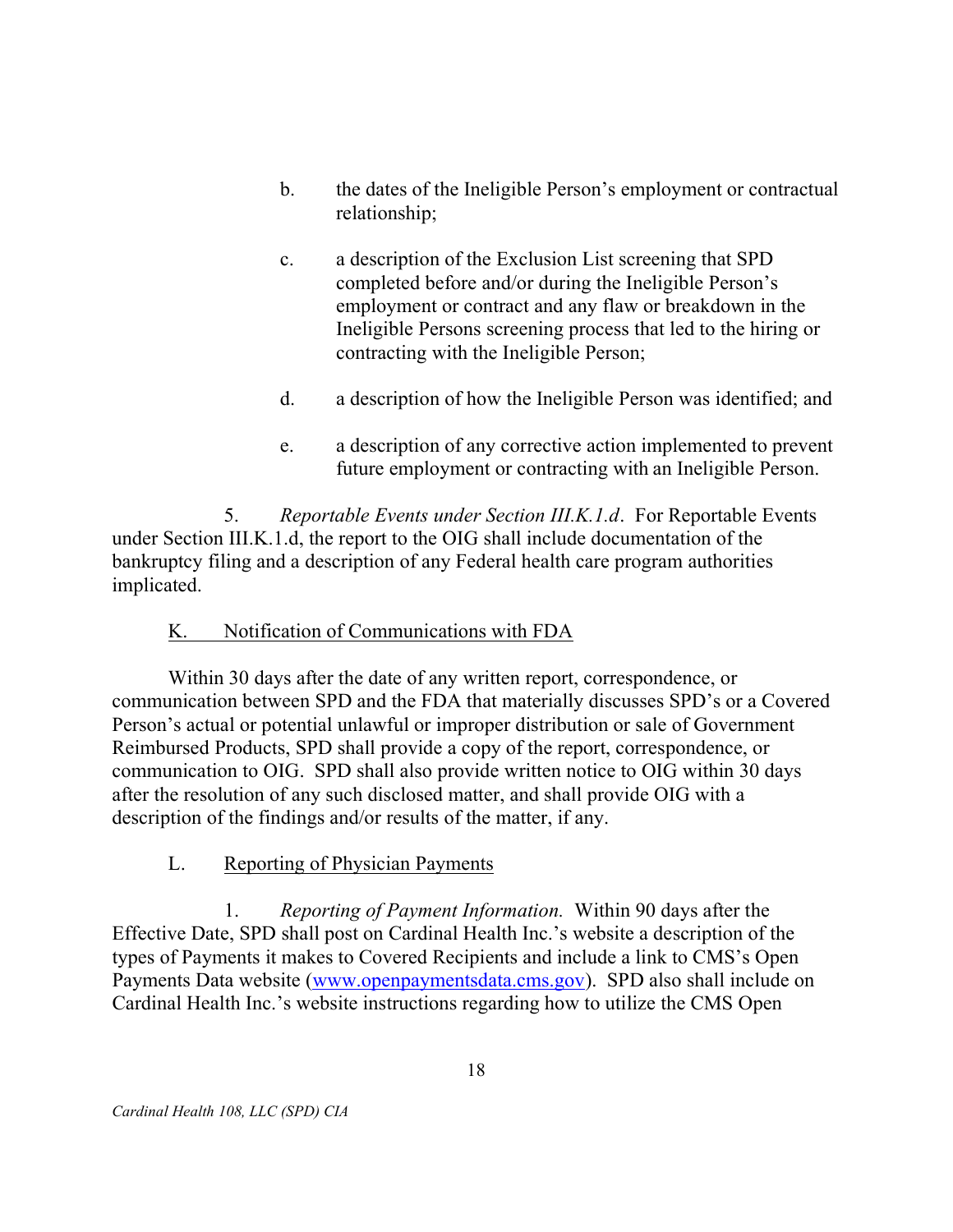Payments Data search tool to search for information regarding Payments provided to Covered Recipients from SPD.

 "Payments" and "Covered Recipient" are defined as specified in 42 U.S.C. § 1320a-7h and the related regulations and guidance (including FAQs) published by CMS. 2. Definitions. For purposes of this Section III.N, the terms

### IV. SUCCESSOR LIABILITY

 In the event that, after the Effective Date, SPD proposes to (a) sell any or all of its business, business units, or locations (whether through a sale of assets, sale of stock, or other type of transaction) relating to the furnishing of items or services that may be reimbursed by a Federal health care program, or (b) purchase or establish a new business, business unit, or location relating to the furnishing of items or services that may be of any business, business unit, or location and any new business, business unit, or location (and all Covered Persons at each new business, business unit, or location) shall be subject to the applicable requirements of this CIA, unless otherwise determined and agreed to in writing by OIG. SPD shall give notice of such sale or purchase to OIG within 30 days following the closing of the transaction. reimbursed by a Federal health care program, the CIA shall be binding on the purchaser

 If, in advance of a proposed sale or proposed purchase, SPD wishes to obtain a determination by OIG that the proposed purchaser or the proposed acquisition will not be subject to the requirements of the CIA, SPD must notify OIG in writing of the proposed sale or purchase at least 30 days in advance. This notification shall include a description of the business, business unit, or location to be sold or purchased, a brief description of the terms of the transaction and, in the case of a proposed sale, the name and contact information of the prospective purchaser.

### V. IMPLEMENTATION AND ANNUAL REPORTS

#### $A_{1}$ **Implementation Report**

 Within 120 days after the Effective Date, SPD shall submit a written report to OIG summarizing the status of its implementation of the requirements of this CIA (Implementation Report). The Implementation Report shall, at a minimum, include: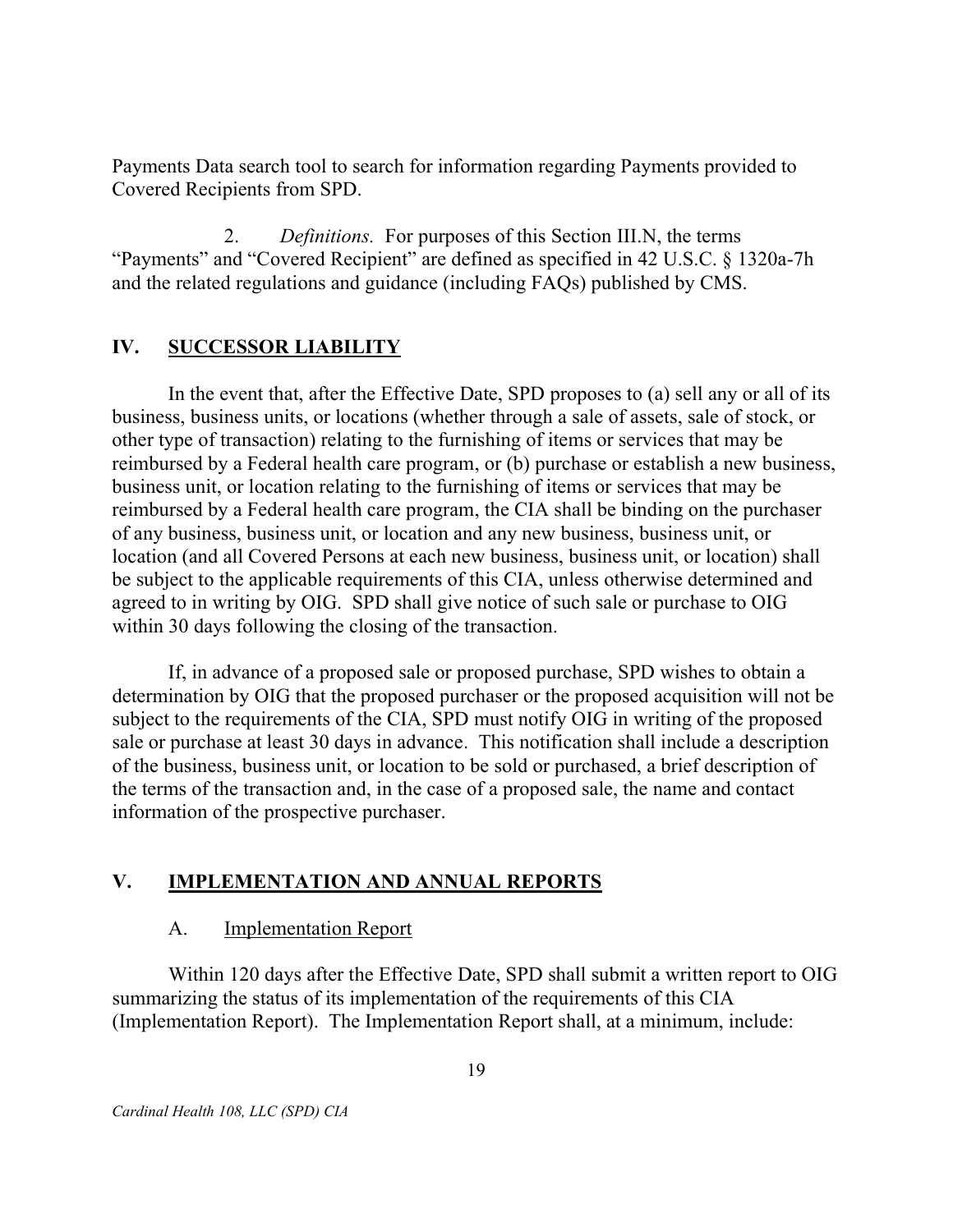$\mathbf{1}$ . description of the Compliance Officer required by Section III.A, and a summary of other noncompliance job responsibilities the Compliance Officer may have; 1. the name, business address, business phone number, and position

2. Committee required by Section III.A; 2. the names and positions of the members of the Compliance

 $\mathcal{E}$  responsible for satisfying the Board compliance requirements described in Section the names of the Risk Oversight Committee members who are III.A.3;

 $\overline{4}$ . Section III.A.4 and a copy of the written process for Certifying Employees to follow in order to complete the certification required by Section III.A.4; the names and positions of the Certifying Employees required by

> 5. 5. a list of all Policies and Procedures required by Section III.B;

6 Board training required by Section III.C.2 (including a summary of the topics covered, the length of the training, and when the training was provided); 6. the Training Plan required by Section III.C.1 and a description of the

 $7_{\cdot}$  required by Section III.D.1.a, (b) the internal review and approval process required by Section III.D.1.g; and (c) the tracking and monitoring procedures and other Focus Arrangements Procedures required by Section III.D.1; a description of (a) the Focus Arrangements Tracking System

8. address, and phone number; (b) a copy of the engagement letter; (c) information to demonstrate that the IRO has the qualifications outlined in Appendix A to this CIA; and (d) a certification from the IRO that it does not have a prohibited relationship with SPD as set forth in Section III.E.3 that includes a summary of any current and prior relationships between SPD or its owners, officers, or directors and the IRO; the following information regarding the  $IRO(s)$ : (a) identity,

9. required by Section III.F; a description of the risk assessment and internal review process

> 10. a description of the Disclosure Program required by Section III.G;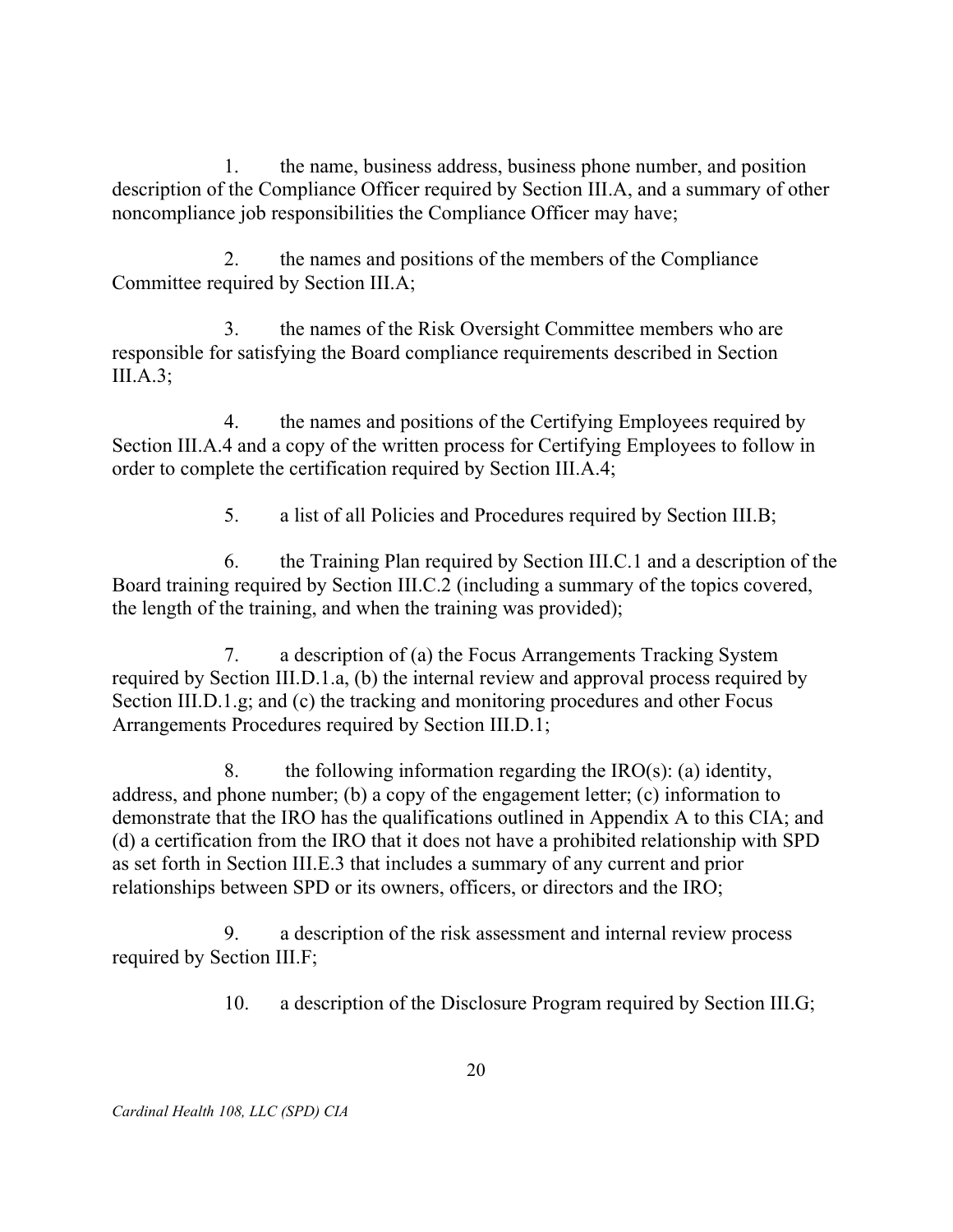$11.$  required by Section III.H; a description of the Ineligible Persons screening and removal process

 $12.$  regarding Payments has been posted on Cardinal Health Inc.'s website as required by Section III.L; a certification from the Compliance Officer that information

13. of any parent and sister companies, subsidiaries, and their respective lines of business; a description of SPD's corporate structure, including identification

14. addresses), the corresponding name under which each location is doing business, and each location's Medicare and state Medicaid program provider number(s) and/or supplier number(s) as applicable; and a list of all of SPD's locations (including locations and mailing

> 15. the certifications required by Section V.C.

 $B<sub>1</sub>$ Annual Reports

 SPD shall submit to OIG a written report on its compliance with the CIA requirements for each of the five Reporting Periods (Annual Report). Each Annual Report shall include, at a minimum, the following information:

1. noncompliance job responsibilities of the Compliance Officer; a current list of the Compliance Committee members, a current list of the Risk Oversight Committee members who are responsible for satisfying the Board compliance requirements, and a current list of the Certifying Employees, along with the identification of any changes made during the Reporting Period to the Compliance Committee, Risk Oversight Committee, and Certifying Employees; any change in the identity, position description, or other

 $\overline{2}$ . Employees to follow in order to complete the certification required by Section III.A.4; a description of any changes to the written process for Certifying

 $\mathbf{3}$ . Oversight Committee (written documentation of such reports shall be made available to OIG upon request); 3. the dates of each report made by the Compliance Officer to the Risk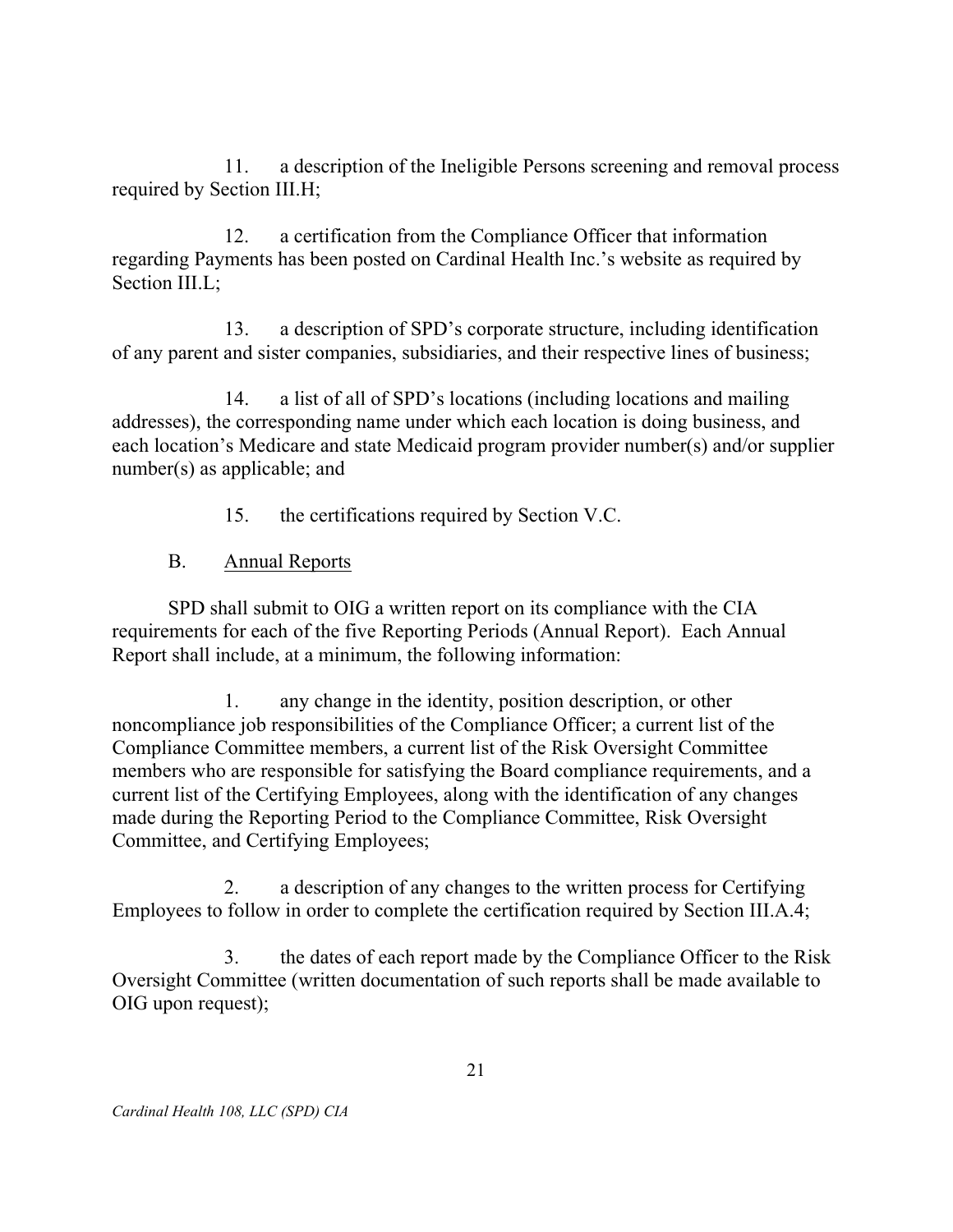$\overline{4}$  and a description of the documents and other materials reviewed by the Risk Oversight Committee, as well as any additional steps taken, in its oversight of the compliance program and in support of making the resolution; 4. the Risk Oversight Committee resolution required by Section III.A.3

5. during the Reporting Period; 5. a list of any new or revised Policies and Procedures developed

6. pursuant to Section III.C, and a summary of any Board training provided during the Reporting Period; a description of any changes to SPD's Training Plan developed

7. System required by Section III.D.1.a; (b) any changes to the internal review and approval process required by Section III.D.1.g; and (c) any changes to the tracking and monitoring procedures and other Arrangements Procedures required by Section III.D.1; a description of (a) any changes to the Focus Arrangements Tracking

8. SPD's response to the reports, along with corrective action plan(s) related to any issues raised by the reports; 8. a complete copy of all reports prepared pursuant to Section III.E and

9. relationship with SPD, as described in Section III.E.3 above, including a summary of any current and prior relationships between SPD or its owners, officers, or directors and the a certification from the IRO that it does not have a prohibited IRO;

 $10.$  review process required by Section III.F, including the reasons for such changes; a description of any changes to the risk assessment and internal

 $11.$  internal review process during the Reporting Period: work plans developed, internal audits performed, corrective action plans developed in response to internal audits, and steps taken to track the implementation of the corrective action plans. Copies of any work plans, internal audit reports, and corrective actions plans shall be made available to OIG upon request; a summary of the following components of the risk assessment and

 $12.$  Section III.G that: (a) relate to Federal health care programs; or (b) involve allegations of a summary of the disclosures in the disclosure log required by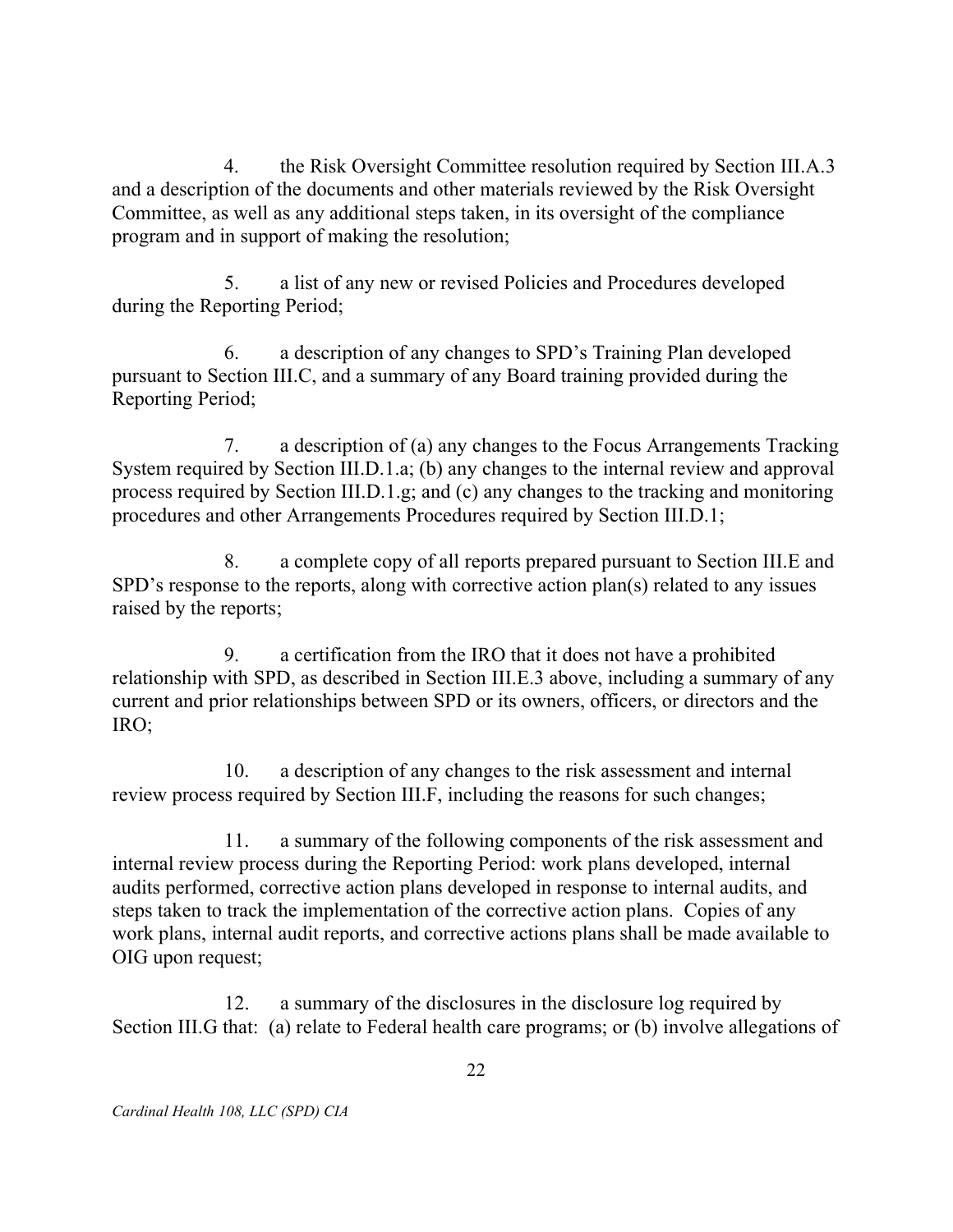conduct that may involve illegal remuneration or inappropriate referrals in violation of the Anti-Kickback Statute (the complete disclosure log shall be made available to OIG upon request);

 $13.$  removal process required by Section III.H, including the reasons for such changes; a description of any changes to the Ineligible Persons screening and

14. required to have been reported pursuant to Section III.I. The summary shall include a description of the allegation, the identity of the investigating or prosecuting agency, and the status of such investigation or legal proceeding; a summary describing any ongoing investigation or legal proceeding

 $15<sub>1</sub>$  identified during the Reporting Period; a summary of Reportable Events (as defined in Section III.J)

16. required to have been reported pursuant to Section III.K. This summary shall include a description of each matter and the status of each matter; a summary describing any written communication with the FDA

17. SPD's locations (including addresses) as required by Section V.A.14; a description of all changes to the most recently provided list of

18. any parent and sister companies, subsidiaries, and their respective lines of business; and a description of any changes to SPD's corporate structure, including

> $19<sub>1</sub>$ the certifications required by Section V.C.

 The first Annual Report shall be received by OIG no later than 60 days after the end of the first Reporting Period. Subsequent Annual Reports shall be received by OIG no later than the anniversary date of the due date of the first Annual Report.

C. Certifications

1. Certifying Employees. In each Annual Report, SPD shall include the certifications of Certifying Employees as required by Section III.A.4;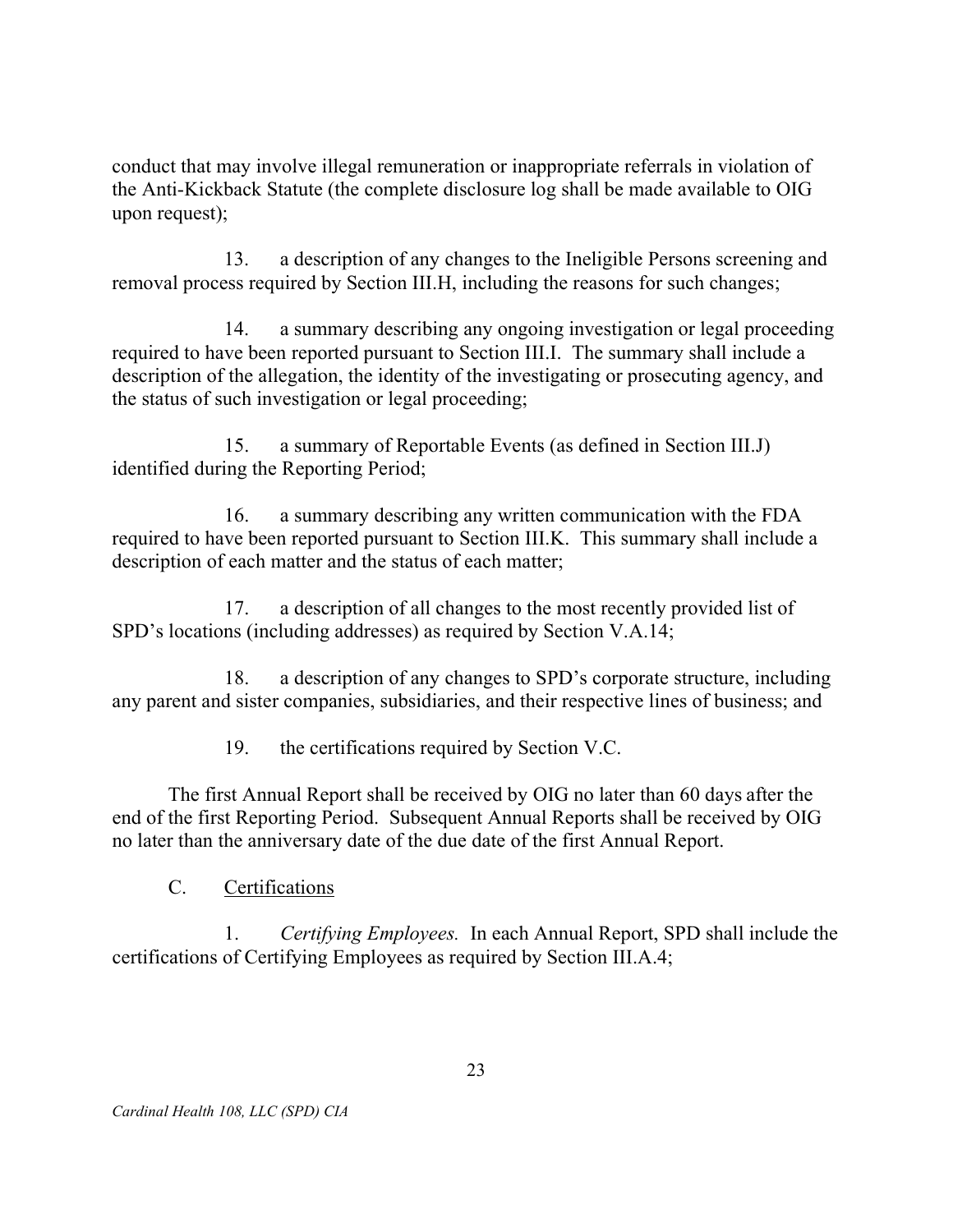2. Compliance Officer and President. The Implementation Report and each Annual Report shall include a certification by the Compliance Officer and President that:

- $a<sub>1</sub>$  described in the report, SPD is in compliance with all of the requirements of this CIA; to the best of his or her knowledge, except as otherwise
- $\mathbf{b}$ . procedures reasonably designed to ensure that all Focus Arrangements do not violate the Anti-Kickback Statute, including the Focus Arrangements Procedures required in Section III.D of the CIA; b. to the best of his or her knowledge, SPD has implemented
- $\mathbf{c}$ . requirements for New and Renewed Focus Arrangements under Section III.D.2 of the CIA; to the best of his or her knowledge, SPD has fulfilled the
- $d_{\cdot}$  inquiry regarding its content and believes that the information in the report is accurate and truthful; and he or she has reviewed the report and has made reasonable
- $e<sub>1</sub>$  to and relied upon by the United States. he or she understands that the certification is being provided

#### $D_{\cdot}$ Designation of Information

 SPD shall clearly identify any portions of its submissions that it believes are trade secrets, or information that is commercial or financial and privileged or confidential, and therefore potentially exempt from disclosure under the Freedom of Information Act (FOIA), 5 U.S.C. § 552. SPD shall refrain from identifying any information as exempt from disclosure if that information does not meet the criteria for exemption from disclosure under FOIA.

### VI. NOTIFICATIONS AND SUBMISSION OF REPORTS

 Unless otherwise stated in writing after the Effective Date, all notifications and reports required under this CIA shall be submitted to the following entities: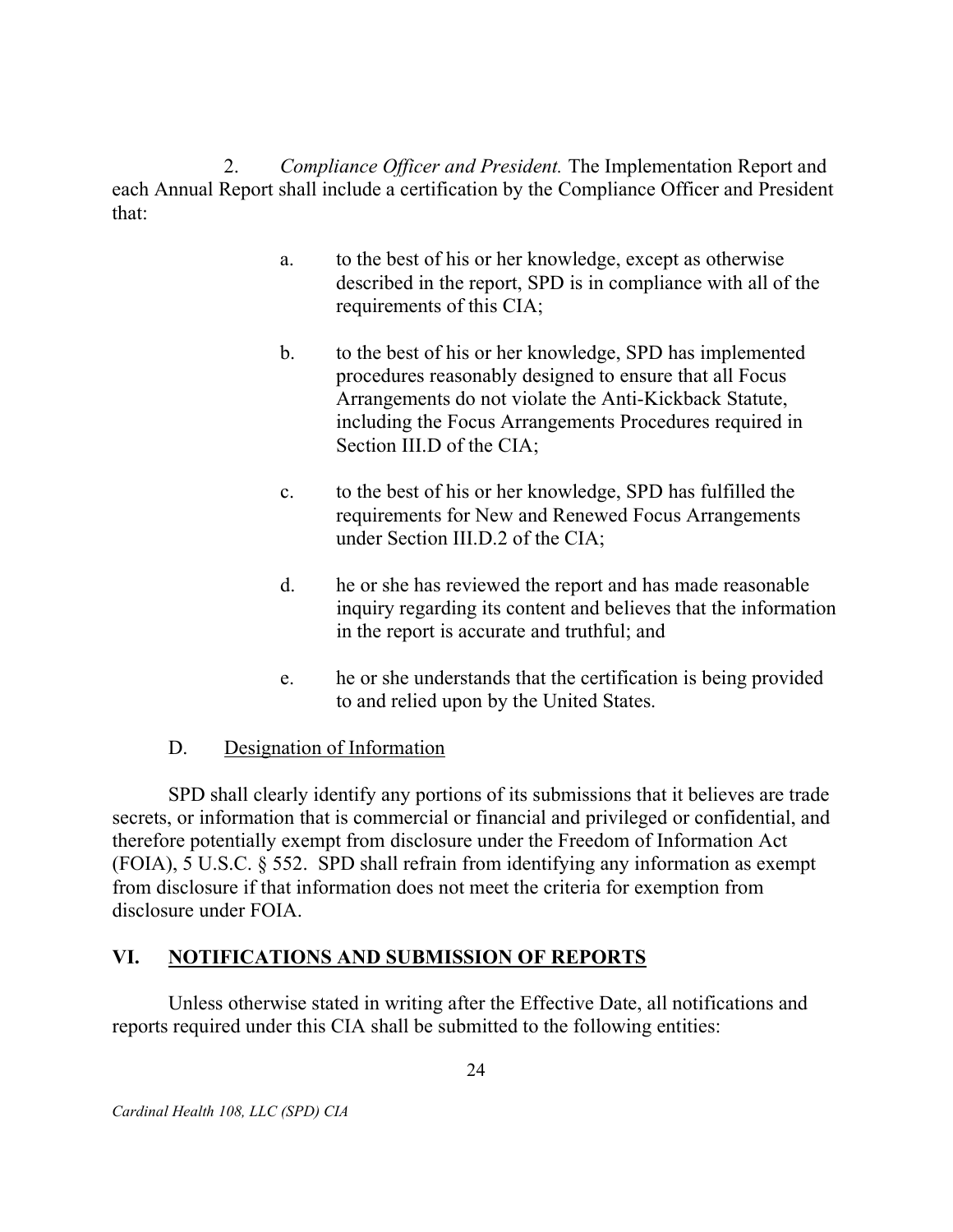OIG:

 Administrative and Civil Remedies Branch Office of Counsel to the Inspector General Office of Inspector General U.S. Department of Health and Human Services Cohen Building, Room 5527 330 Independence Avenue, S.W. Washington, DC 20201 Telephone: 202.619.2078 Facsimile: 202.205.0604

SPD:

 Keith Seaton Vice President, Ethics & Compliance Specialty Pharmaceutical Distribution 7000 Cardinal Place Dublin, OH 43017 Telephone: 847.887.6299 Email Address: Keith.Seaton@cardinalhealth.com

 Unless otherwise specified, all notifications and reports required by this CIA shall be made by overnight mail, hand delivery, or other means, provided that there is proof that such notification was received. Upon request by OIG, SPD may be required to provide OIG with an additional copy of each notification or report required by this CIA, in OIG's requested format (electronic or paper).

#### VII. OIG INSPECTION, AUDIT, AND REVIEW RIGHTS

 In addition to any other rights OIG may have by statute, regulation, or contract, OIG or its duly authorized representative(s) may conduct interviews, examine and/or request copies of SPD's books, records, and other documents and supporting materials, and conduct on-site reviews of any of SPD's locations for the purpose of verifying and evaluating: (a) SPD's compliance with the terms of this CIA; and (b) SPD's compliance with the requirements of the Federal health care programs. The documentation described

Cardinal Health 108, LLC (SPD) CIA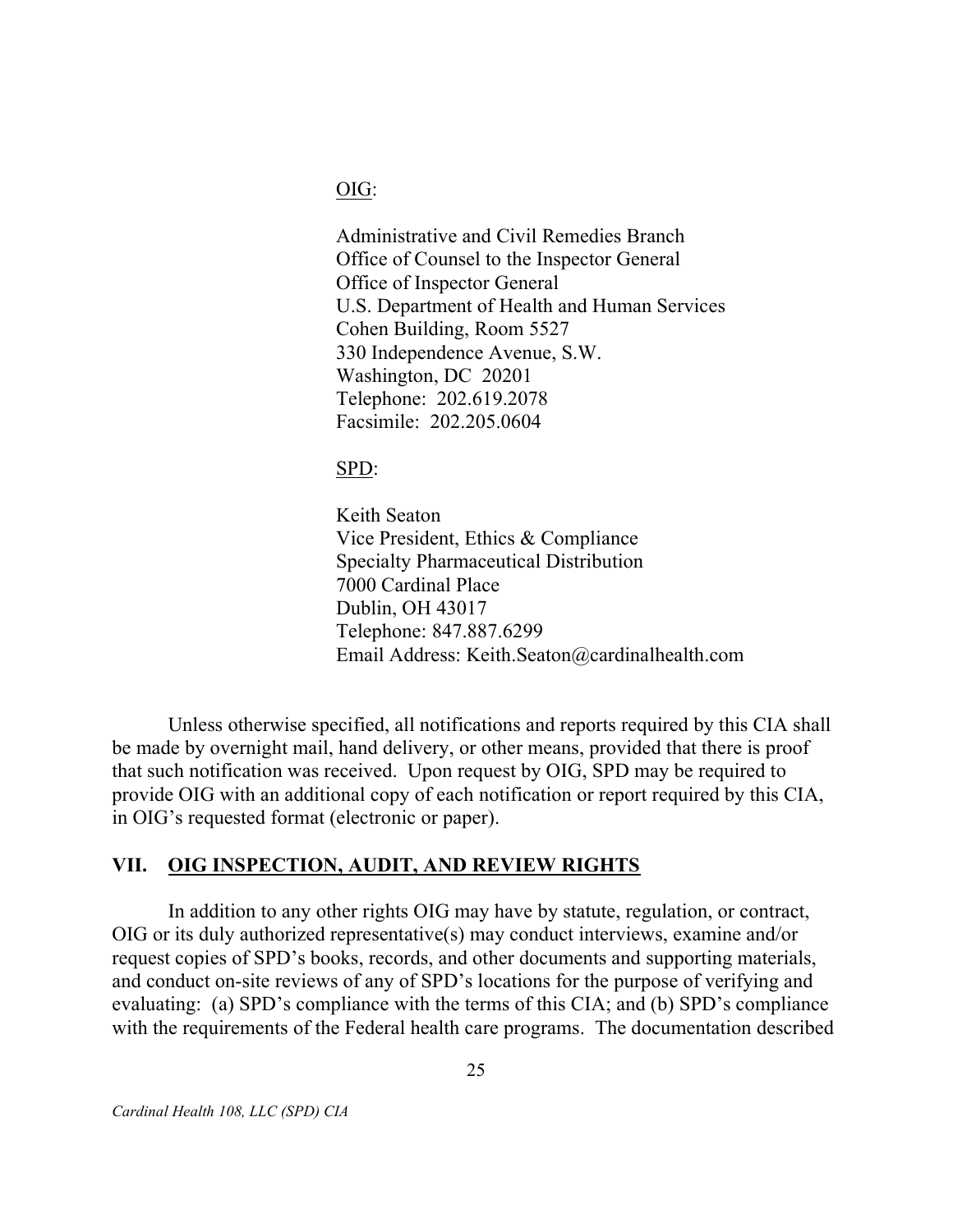above shall be made available by SPD to OIG or its duly authorized representative(s) at all reasonable times for inspection, audit, and/or reproduction. Furthermore, for purposes of this provision, OIG or its duly authorized representative(s) may interview any of SPD's owners (as defined in II.C.4.a), employees, contractors, and directors who consent to be interviewed at the individual's place of business during normal business hours or at such other place and time as may be mutually agreed upon between the individual and OIG. SPD shall assist OIG or its duly authorized representative(s) in contacting and arranging interviews with such individuals upon OIG's request. SPD's owners (as defined in II.C.4.a), employees, contractors, and directors may elect to be interviewed with or without a representative of SPD present.

### VIII. DOCUMENT AND RECORD RETENTION

 SPD shall maintain for inspection all documents and records relating to reimbursement from the Federal health care programs and to compliance with this CIA for six years (or longer if otherwise required by law) from the Effective Date.

#### IX. **DISCLOSURES**

 Consistent with HHS's FOIA procedures, set forth in 45 C.F.R. Part 5, OIG shall make a reasonable effort to notify SPD prior to any release by OIG of information submitted by SPD pursuant to its requirements under this CIA and identified upon submission by SPD as trade secrets, or information that is commercial or financial and privileged or confidential, under the FOIA rules. With respect to such releases, SPD shall have the rights set forth at 45 C.F.R. § 5.42(a).

### X. BREACH AND DEFAULT PROVISIONS

#### $A_{\cdot}$ **Stipulated Penalties**

OIG may assess:

1. comply with Section III.A; 1. A Stipulated Penalty of up to \$2,500 for each day SPD fails to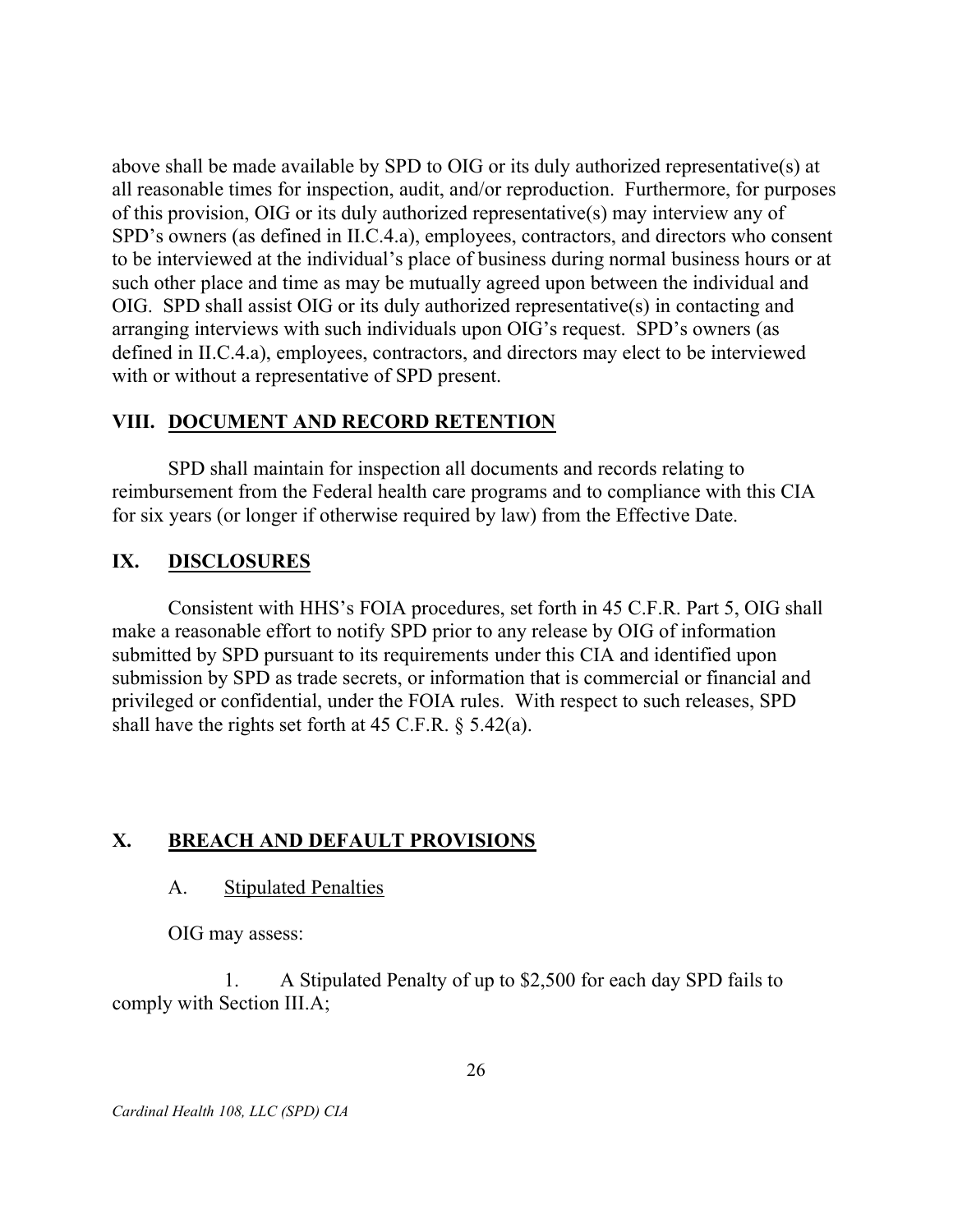$2.$  comply with Section III.B; 2. A Stipulated Penalty of up to \$2,500 for each day SPD fails to

3. comply with Section III.C; 3. A Stipulated Penalty of up to \$2,500 for each day SPD fails to

 $\overline{4}$ . comply with Section III.D; 4. A Stipulated Penalty of up to \$2,500 for each day SPD fails to

5. comply with Section III.E; 5. A Stipulated Penalty of up to \$2,500 for each day SPD fails to

 $6<sub>l</sub>$  comply with Section III.F; 6. A Stipulated Penalty of up to \$2,500 for each day SPD fails to

7. comply with Section III.G; 7. A Stipulated Penalty of up to \$2,500 for each day SPD fails to

8. comply with Section III.H; 8. A Stipulated Penalty of up to \$2,500 for each day SPD fails to

9 comply with Section III.I; 9. A Stipulated Penalty of up to \$2,500 for each day SPD fails to

 $10.$  comply with Section III.J; A Stipulated Penalty of up to \$2,500 for each day SPD fails to

 $11<sub>1</sub>$  comply with Section III.K; A Stipulated Penalty of up to \$2,500 for each day SPD fails to

12. comply with Section III.L; A Stipulated Penalty of up to \$2,500 for each day SPD fails to

13. comply with Section IV; 13. A Stipulated Penalty of up to \$2,500 for each day SPD fails to

14. comply with Section V; 14. A Stipulated Penalty of up to \$2,500 for each day SPD fails to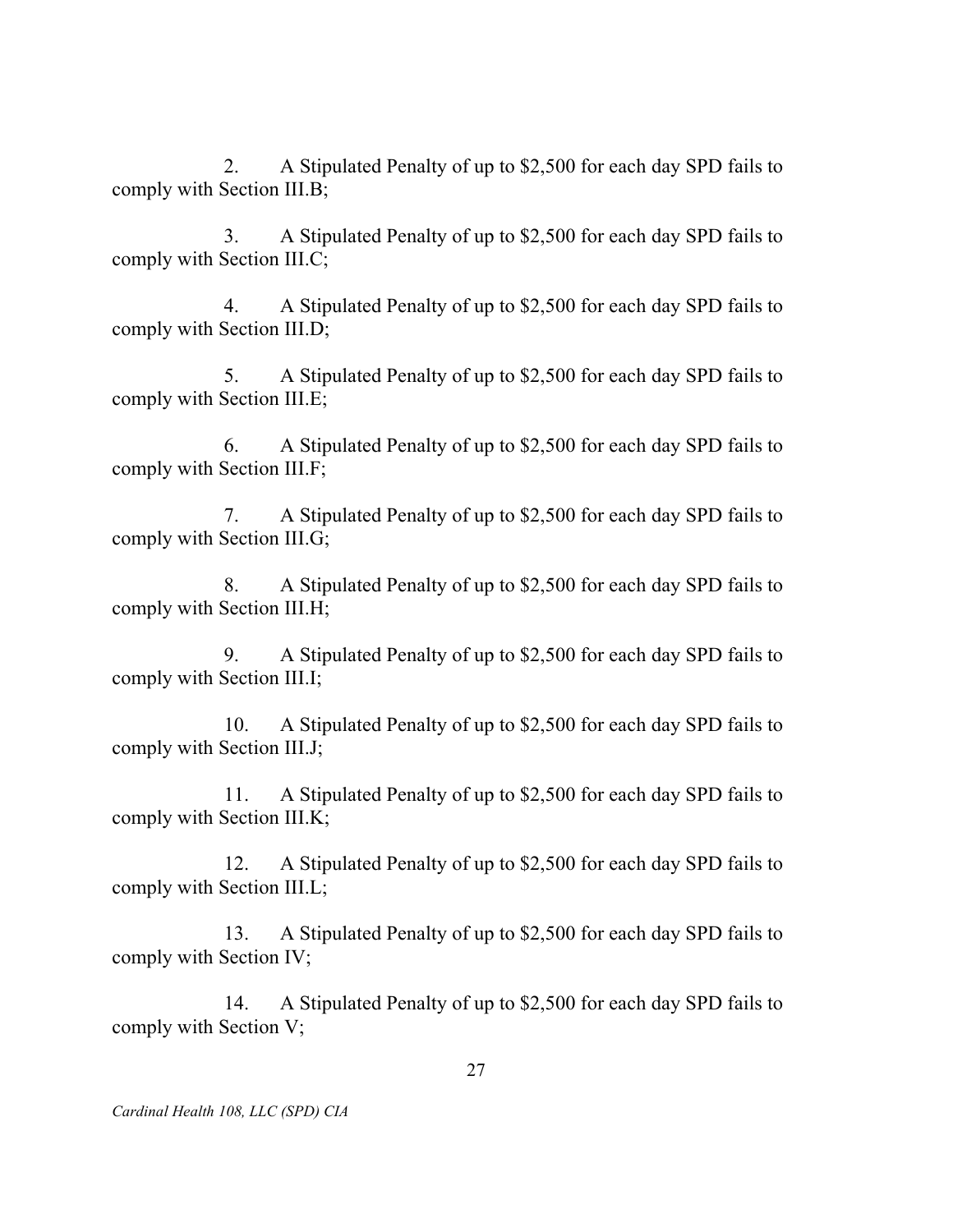15. comply with Section VII; A Stipulated Penalty of up to \$2,500 for each day SPD fails to

 $16.$  comply with Section VIII; or A Stipulated Penalty of up to \$2,500 for each day SPD fails to

17. false statement made to OIG by or on behalf of SPD under this CIA. A Stipulated Penalty of up to \$50,000 for each false certification or

#### B. Timely Written Requests for Extensions

 SPD may, in advance of the due date, submit a timely written request for an extension of time to perform any act or file any notification or report required by this CIA. If OIG grants the timely written request with respect to an act, notification, or report, Stipulated Penalties for failure to perform the act or file the notification or report shall not begin to accrue until one day after SPD fails to meet the revised deadline set by OIG. If OIG denies such a timely written request, Stipulated Penalties for failure to perform the act or file the notification or report shall not begin to accrue until three business days after SPD receives OIG's written denial of such request or the original due date, whichever is later. A "timely written request" is defined as a request in writing received by OIG at least five business days prior to the date by which any act is due to be performed or any notification or report is due to be filed.

### $C_{\cdot}$ Payment of Stipulated Penalties

 Penalties under Section X.A exists, OIG shall notify SPD of: (a) SPD's failure to comply; and (b) OIG's demand for payment of Stipulated Penalties. (This notification shall be referred to as the "Demand Letter.") 1. Demand Letter. If OIG determines that a basis for Stipulated

 $2.$  of the Demand Letter, SPD shall either: (a) pay the applicable Stipulated Penalties or (b) request a hearing before an HHS administrative law judge (ALJ) to dispute OIG's determination of noncompliance, pursuant to the agreed upon provisions set forth below in Section X.E. *Response to Demand Letter.* Within 15 business days after the date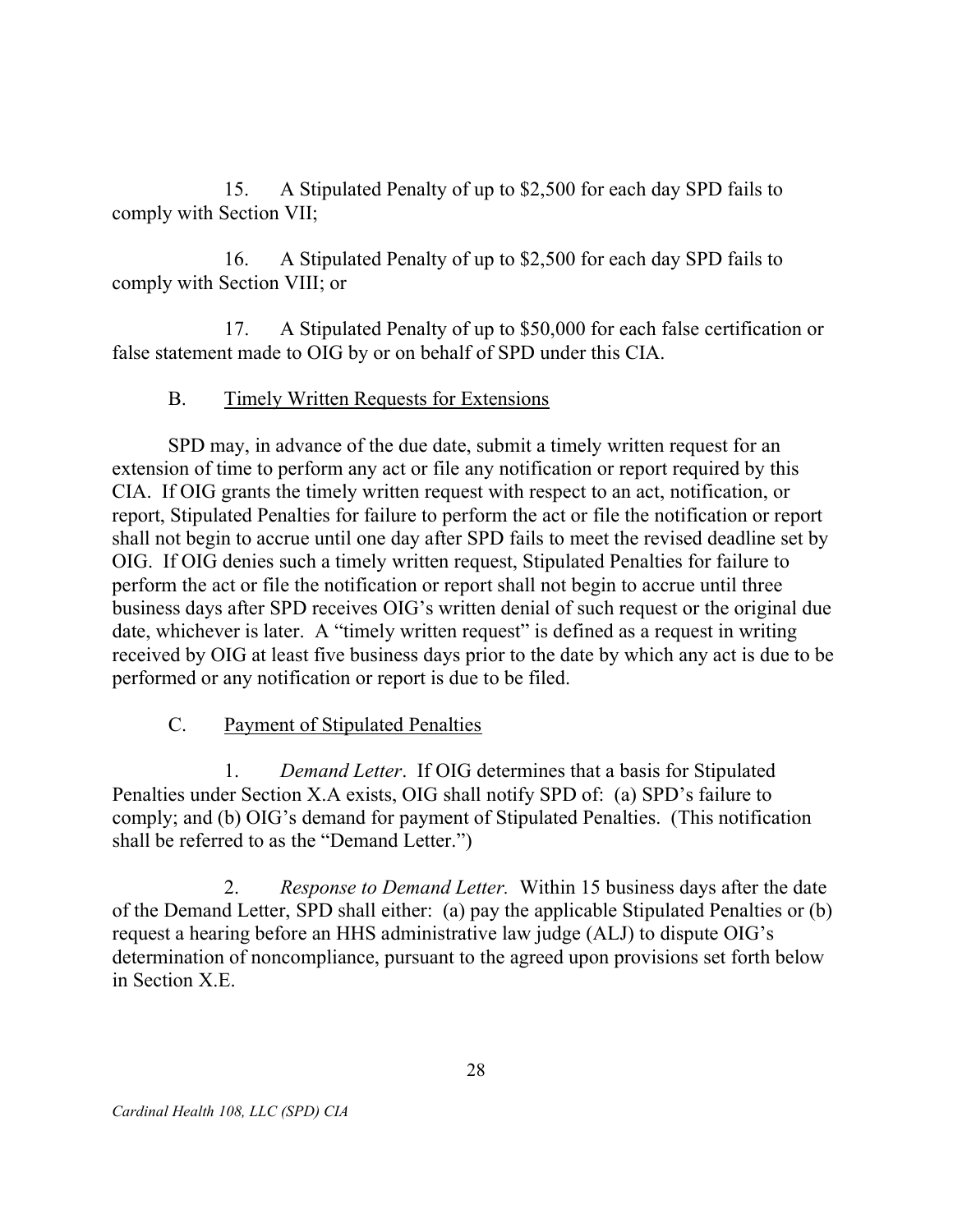3. made by electronic funds transfer to an account specified by OIG in the Demand Letter. Form of Payment. Payment of the Stipulated Penalties shall be

- D. Exclusion for Material Breach of this CIA
	- 1. Definition of Material Breach. A material breach of this CIA

means:

- a. which OIG has previously issued a demand for Stipulated Penalties under X.C; failure to comply with any of the requirements of this CIA for
- $\mathbf{b}$ . failure to comply with Section III.A.1;
- $\mathbf{c}$ . failure to comply with Section III.D;
- $d_{\cdot}$ failure to comply with Section III.E;
- e. failure to comply with Section III.J;
- $f_{\cdot}$ failure to comply with Section  $V$ ;
- $g_{\cdot}$  Section X.C.; failure to respond to a Demand Letter in accordance with
- $h_{-}$  issues a decision ordering SPD to pay the Stipulated Penalties or within 20 days after the HHS Departmental Appeals Board (DAB) issues a decision upholding the determination of OIG; failure to pay Stipulated Penalties within 20 days after an ALJ or
- $\mathbf{i}$ . the OIG has demanded Stipulated Penalties, pursuant to the deadlines listed in Section X.E.2. failure to come into compliance with a requirement for which

2. that a material breach of this CIA by SPD constitutes an independent basis for SPD's exclusion from participation in the Federal health care programs. The length of the Notice of Material Breach and Intent to Exclude. The parties agree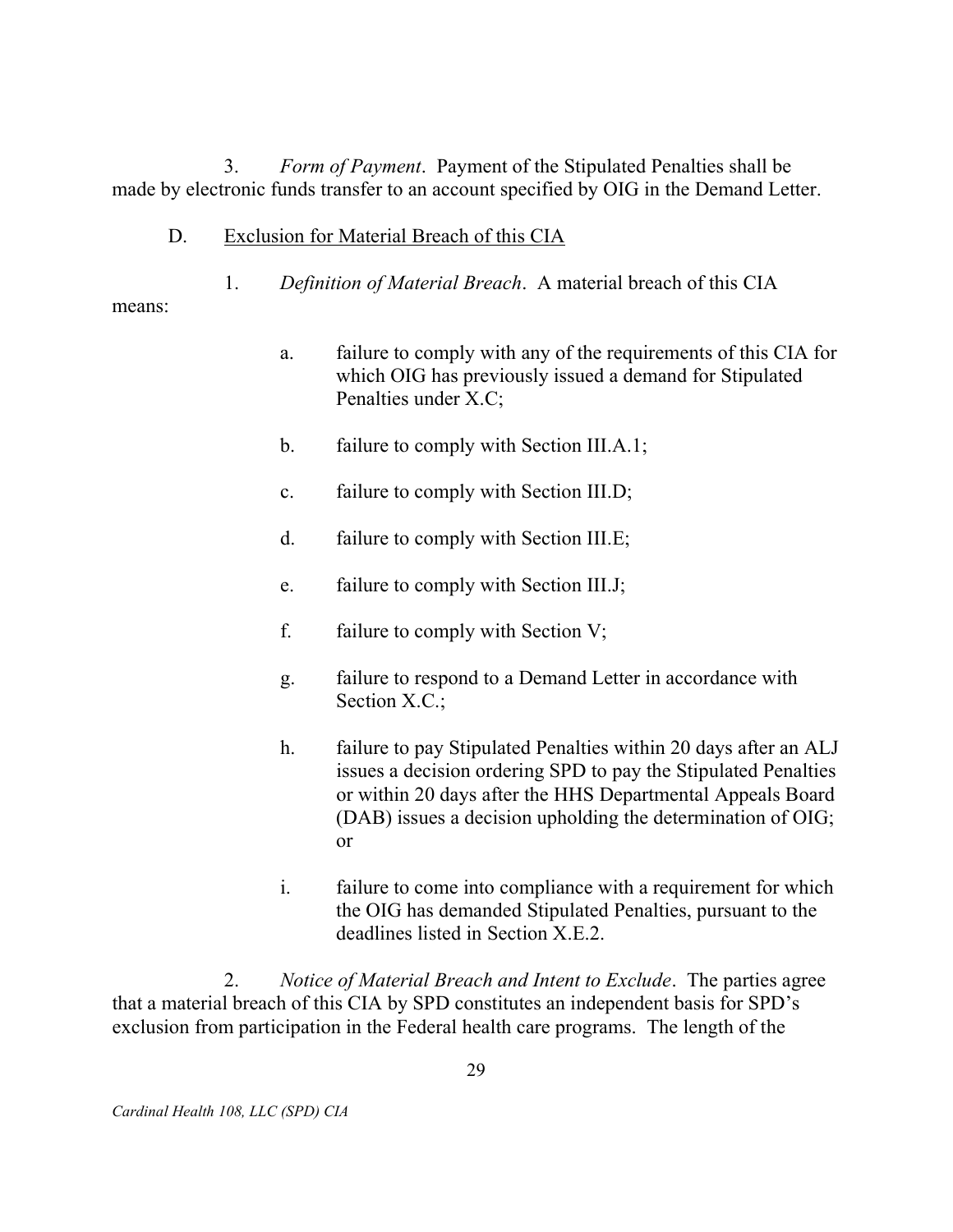exclusion shall be in the OIG's discretion, but not more than five years for each material breach. Upon a preliminary determination by OIG that SPD has materially breached this CIA, OIG shall notify SPD of: (a) SPD's material breach; and (b) OIG's intent to exclude SPD. (This notification shall be referred to as the "Notice of Material Breach and Intent to Exclude.")

3. Notice of Material Breach and Intent to Exclude to submit any information and documentation for OIG to consider before it makes a final determination regarding Response to Notice. SPD shall have 30 days from the date of the exclusion.

 $\mathbf{4}$  OIG shall notify SPD in writing of its determination to exclude SPD. (This letter shall be referred to as the "Exclusion Letter.") Subject to the Dispute Resolution provisions in Section X.E, below, the exclusion shall go into effect 30 days after the date of the Exclusion Letter. The exclusion shall have national effect. The effect of the exclusion shall be that no Federal health care program payment may be made for any items or services furnished, ordered, or prescribed by SPD, including administrative and management services, except as stated in regulations found at 42 C.F.R. 1001.1901(c). Reinstatement to program participation is not automatic. At the end of the period of exclusion, SPD may apply for reinstatement by submitting a written request for reinstatement in accordance with the provisions at 42 C.F.R. §§ 1001.3001-.3004. Exclusion Letter. If OIG determines that exclusion is warranted,

#### E. Dispute Resolution

 $1_{-}$  Letter to SPD, and as an agreed-upon remedy for the resolution of disputes arising under this CIA, SPD shall be afforded certain review rights comparable to the ones that are provided in 42 U.S.C. § 1320a-7(f) and 42 C.F.R. Part 1005. Specifically, OIG's determination to demand payment of Stipulated Penalties or to seek exclusion shall be subject to review by an HHS ALJ and, in the event of an appeal, the DAB, in a manner consistent with the provisions in 42 C.F.R. § 1005.2-1005.21, but only to the extent this CIA does not provide otherwise. Notwithstanding the language in 42 C.F.R. § 1005: (a) the request for a hearing involving Stipulated Penalties shall be made within 15 business days after the date of the Demand Letter and the request for a hearing involving exclusion shall be made within 25 days after the date of the Exclusion Letter; and (b) no discovery shall be available to the parties. The procedures relating to the filing of a request for a *Review Rights.* Upon OIG's issuing a Demand Letter or Exclusion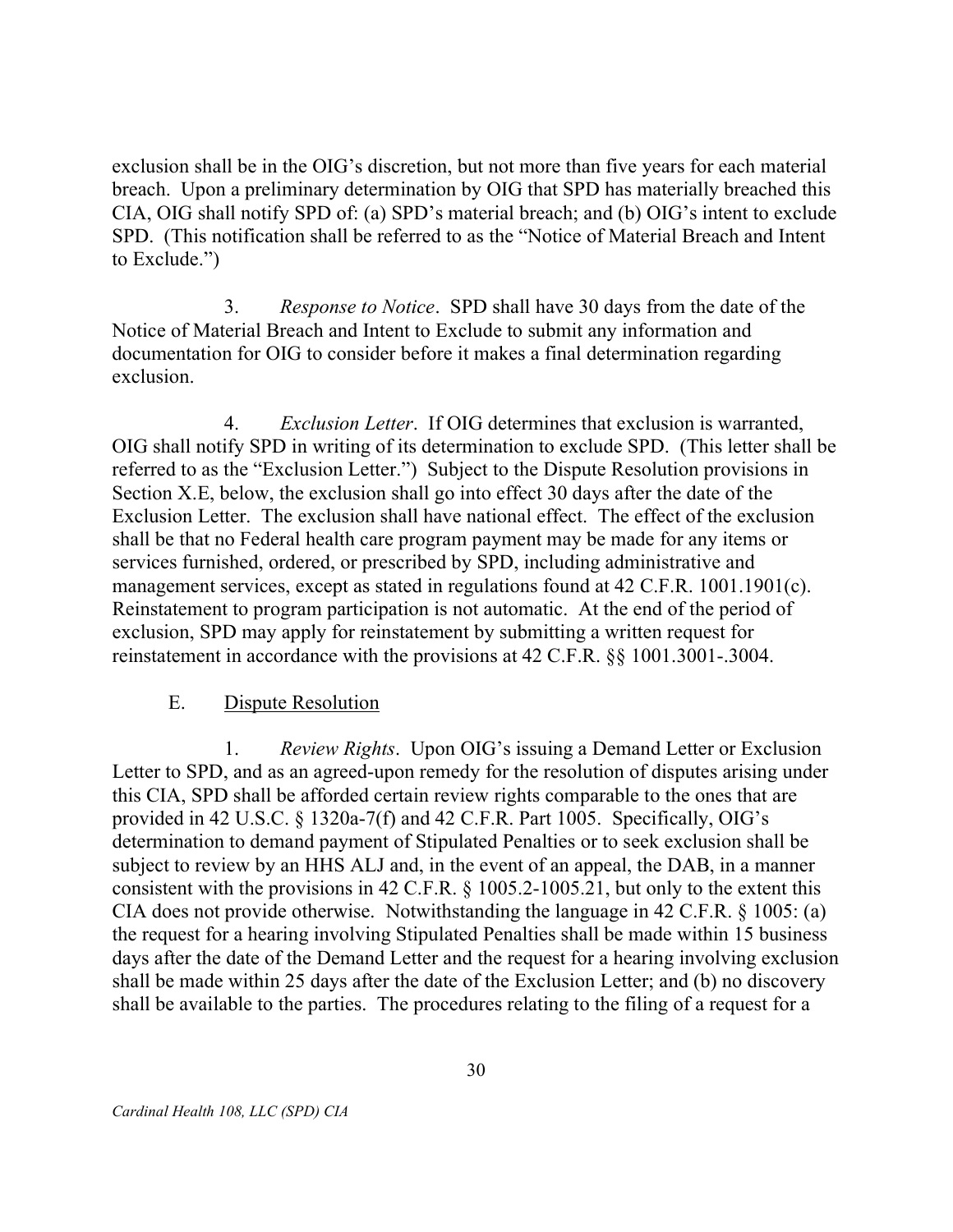hearing can be found at http://www.hhs.gov/dab/divisions/civil/procedures/divisionprocedures.html.

 $2.$  42 of the United States Code or Title 42 of the Code of Federal Regulations, the only issues in a proceeding for Stipulated Penalties under this CIA shall be: (a) whether SPD was in full and timely compliance with the requirements of this CIA for which OIG demands payment; and (b) the period of noncompliance. SPD shall have the burden of proving its full and timely compliance. If the ALJ upholds the OIG's determination that SPD has breached this CIA and orders SPD to pay Stipulated Penalties, SPD must (a) come into compliance with the requirement(s) of this CIA that resulted in the OIG imposing Stipulated Penalties and (b) pay the Stipulated Penalties within 20 days after the ALJ issues a decision, unless SPD properly and timely requests review of the ALJ decision by the DAB. If the ALJ decision is properly and timely appealed to the DAB and the DAB upholds the determination of OIG, SPD must (a) come into compliance with the requirement(s) that resulted in the OIG imposing Stipulated Penalties and (b) pay the Stipulated Penalties within 20 days after the DAB issues its decision. *Stipulated Penalties Review.* Notwithstanding any provision of Title

3. United States Code or Title 42 of the Code of Federal Regulations, the only issues in a proceeding for exclusion based on a material breach of this CIA shall be whether SPD was in material breach of this CIA. If the ALJ sustains the OIG's determination of material breach, the exclusion shall take effect 20 days after the ALJ issues the decision. If the DAB finds in favor of OIG after an ALJ decision adverse to OIG, the exclusion shall take effect 20 days after the DAB decision. SPD shall waive its right to any notice by OIG of the exclusion if a decision upholding the exclusion is rendered by the ALJ or DAB. If the DAB finds in favor of SPD, SPD shall be reinstated effective on the date of the exclusion. Exclusion Review. Notwithstanding any provision of Title 42 of the

 above shall not be considered to be an appeal right arising under any statutes or regulations. The parties to this CIA agree that the DAB's decision (or the ALJ's decision if not appealed) shall be considered final for all purposes under this CIA and SPD agrees not to seek additional review of the DAB's decision (or the ALJ's decision if not appealed) in any judicial forum. 4. Finality of Decision. The review by an ALJ or DAB provided for

### XI. EFFECTIVE AND BINDING AGREEMENT

SPD and OIG agree as follows:

Cardinal Health 108, LLC (SPD) CIA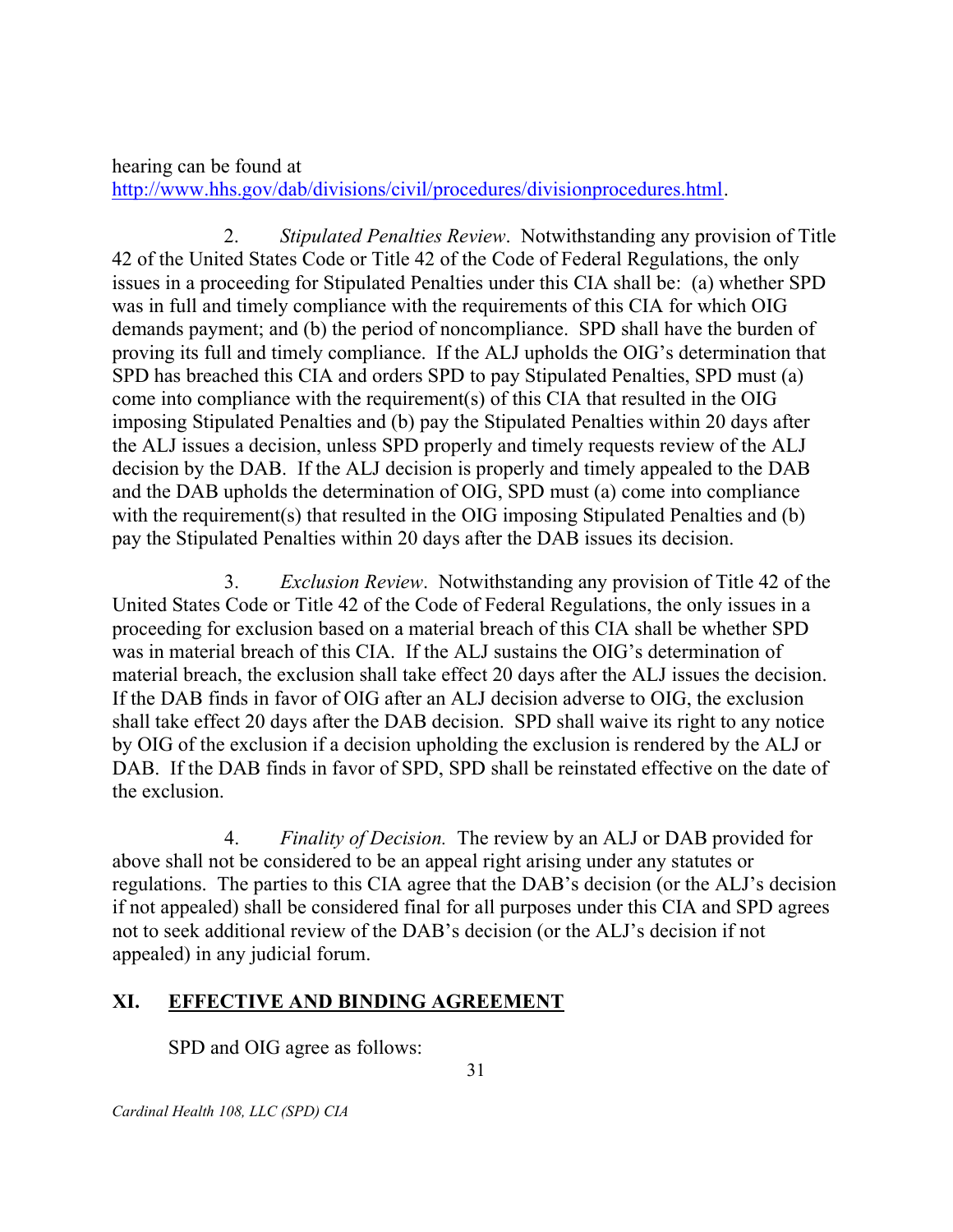$A_{\cdot}$  obtained on the CIA. This CIA shall become final and binding on the date the final signature is

 $\mathbf{B}$  not be amended except by written consent of the parties to this CIA. This CIA constitutes the complete agreement between the parties and may

 $C_{\cdot}$  based on a certification by SPD that it is no longer providing health care items or services that will be billed to any Federal health care program and it does not have any ownership or control interest, as defined in 42 U.S.C. §1320a-3, in any entity that bills any Federal health care program. If SPD is relieved of its CIA requirements, SPD shall be required to notify OIG in writing at least 30 days in advance if SPD plans to resume providing health care items or services that are billed to any Federal health care program or to obtain an ownership or control interest in any entity that bills any Federal health care program. At such time, OIG shall evaluate whether the CIA will be reactivated or modified. OIG may agree to a suspension of SPD's requirements under this CIA

D. do not affect (1) SPD's responsibility to follow all applicable Federal health care program requirements or (2) the government's right to impose appropriate remedies for failure to follow applicable Federal health care program requirements. All requirements and remedies set forth in this CIA are in addition to and

E. authorized to execute this CIA. The undersigned OIG signatories represent that they are signing this CIA in their official capacities and that they are authorized to execute this The undersigned SPD signatories represent and warrant that they are CIA.

 $F_{\cdot}$  original and all of which constitute one and the same CIA. Electronically-transmitted copies of Facsimiles of signatures shall constitute acceptable, binding signatures for purposes of this CIA. This CIA may be executed in counterparts, each of which constitutes an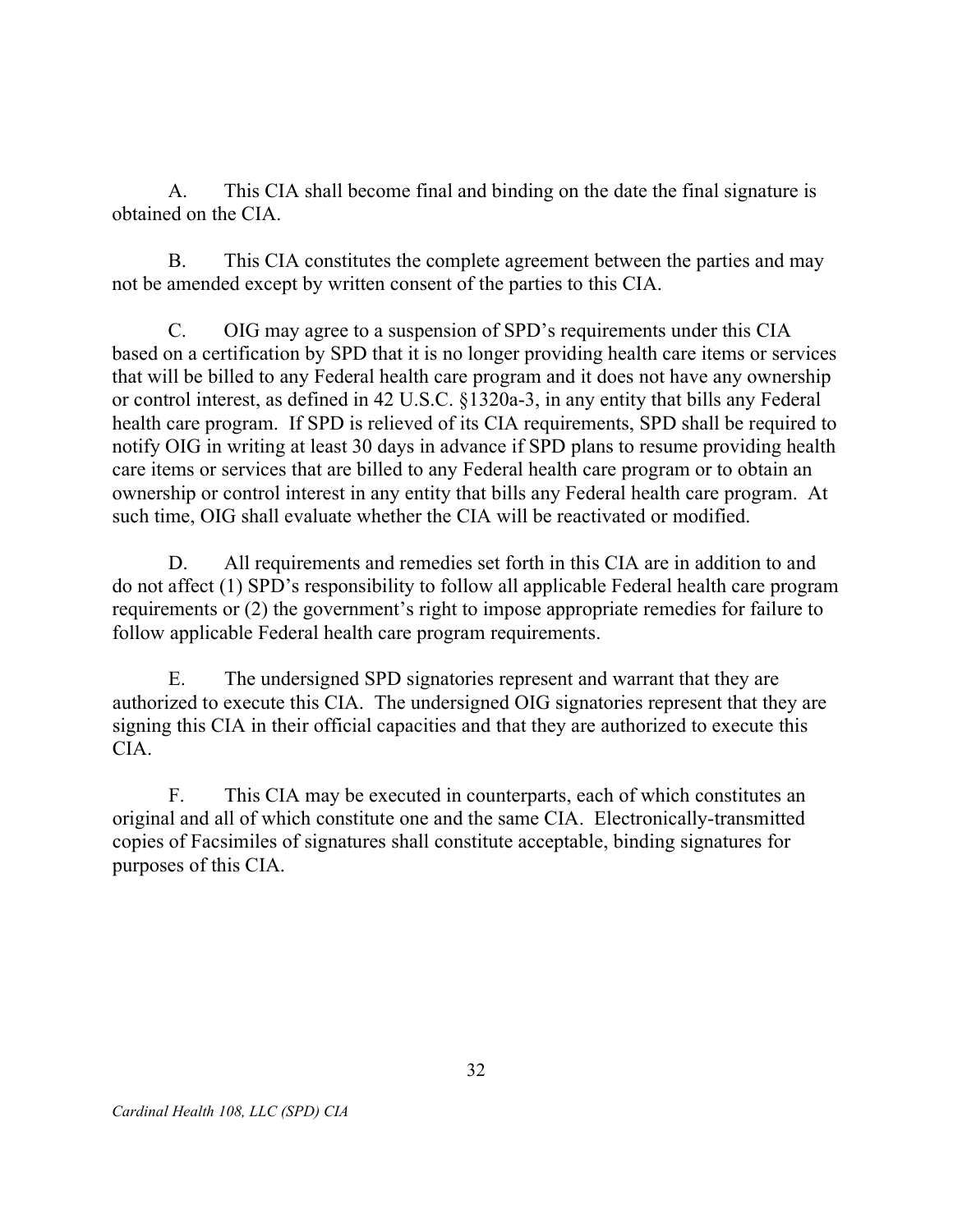### ON BEHALF OF CARDINAL HEALTH 108, LLC (SPD)

 HEIDI HUNTER Cardinal Health 108, LLC /Heidi Hunter/ President

Jan 18, 2022 DATE

 STEPHEN G. SOZIO JONES DAY Counsel for Cardinal Health 108, LLC \_\_/Stephen Sozio/\_\_\_\_\_\_\_\_\_\_\_\_\_\_\_\_\_\_

\_\_\_1/19/22\_\_\_\_\_\_\_\_\_\_\_\_\_\_\_\_\_

DATE

Cardinal Health 108, LLC (SPD) CIA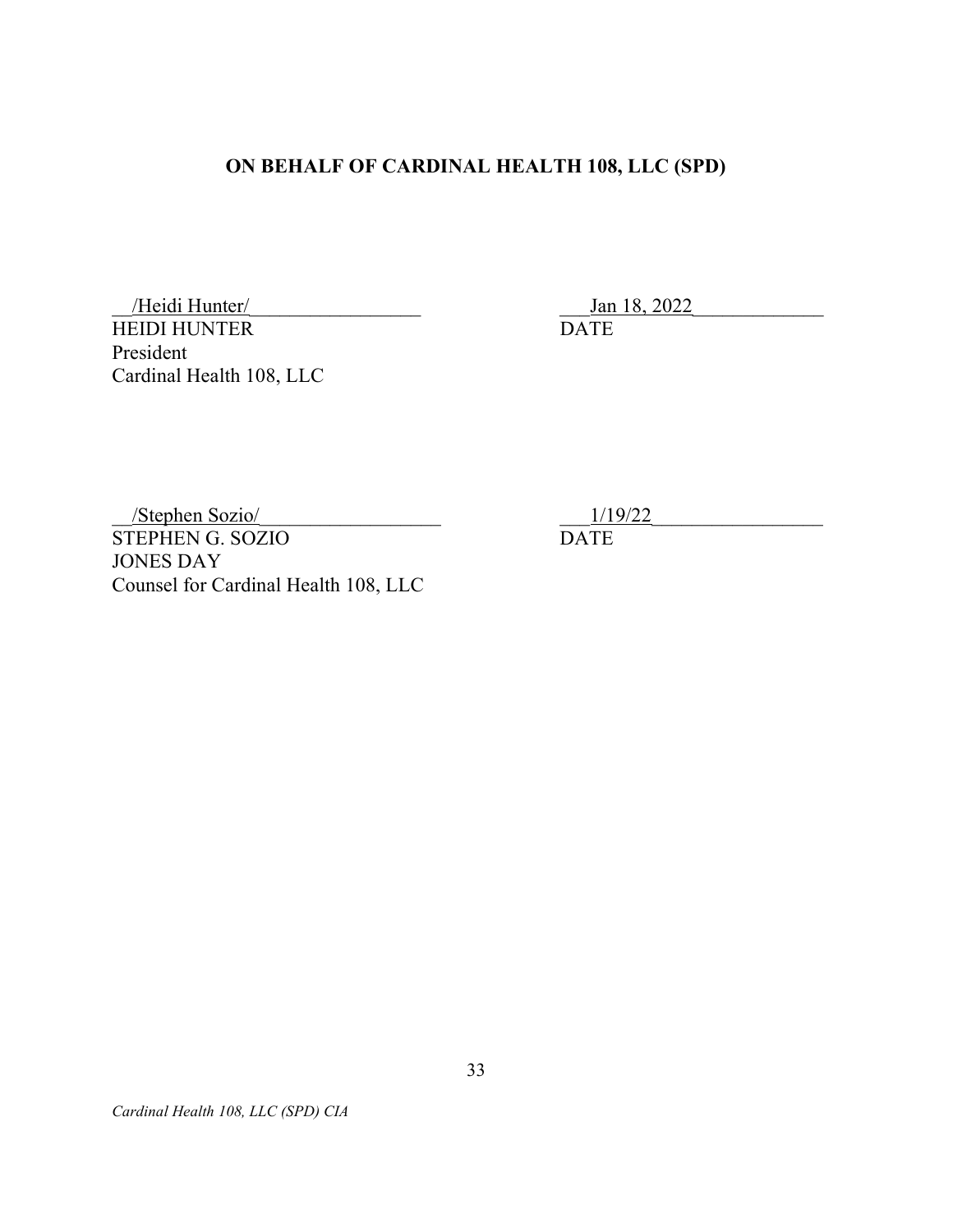### ON BEHALF OF THE OFFICE OF INSPECTOR GENERAL OF THE DEPARTMENT OF HEALTH AND HUMAN SERVICES

 $\frac{1}{2}$  a M. Re/ LISA M. RE DATE Assistant Inspector General for Legal Affairs Office of Inspector General U. S. Department of Health and Human Services

 \_\_/Madeline J. Bainer/\_\_\_\_\_\_\_\_\_\_\_\_\_\_\_\_\_\_\_\_\_ \_\_01/21/2022\_\_\_\_\_\_\_\_\_\_\_ MADELINE J. BAINER DATE Senior Counsel Office of Counsel to the Inspector General U.S. Department of Health and Human Services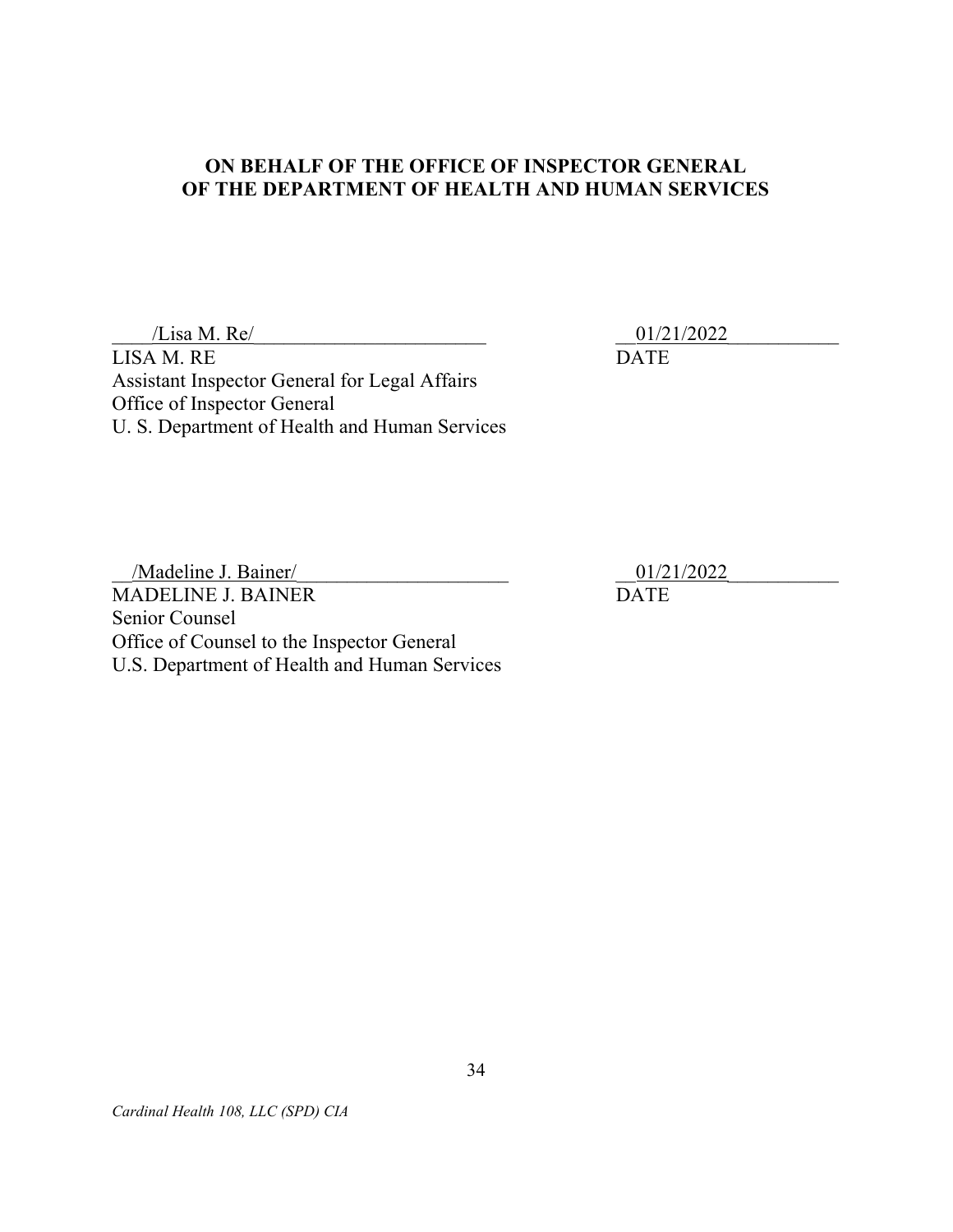### **APPENDIX A**

### **INDEPENDENT REVIEW ORGANIZATION**

Organization (IRO) required by Section III.E of the CIA.<br>A. IRO Engagement This Appendix contains the requirements relating to the Independent Review

1. shall not have a prohibited relationship to SPD as set forth in Paragraph E. Within 30 days after OIG receives the information identified in Section V.A.8 of the CIA or any 1. SPD shall engage an IRO that possesses the qualifications set forth in Paragraph B, below, to perform the responsibilities in Paragraph C, below. The IRO additional information submitted by SPD in response to a request by OIG, whichever is later, OIG will notify SPD if the IRO is unacceptable. Absent notification from OIG that the IRO is unacceptable, SPD may continue to engage the IRO.

2. 2. If SPD engages a new IRO during the term of the CIA, that IRO must also meet the requirements of this Appendix. If a new IRO is engaged, SPD shall submit the information identified in Section V.A.8 of the CIA to OIG within 30 days of engagement of the IRO. Within 30 days after OIG receives this information or any additional information submitted by SPD at the request of OIG, whichever is later, OIG will notify SPD if the IRO is unacceptable. Absent notification from OIG that the IRO is unacceptable, SPD may continue to engage the IRO.

### B. IRO Qualifications

The IRO shall:

 1. assign individuals to conduct the Arrangements Review who are knowledgeable in the requirements of the Anti-Kickback Statute and the Stark Law and the regulations and other guidance documents related to these statutes;

2. possess expertise in fair market valuation issues or have the ability to associate a valuation firm to assist in conducting the transactions review component of the Arrangements Review; and

 3. have sufficient staff and resources to conduct the reviews required by the CIA on a timely basis.

### C. IRO Responsibilities

 *Cardinal Health 108, LLC (SPD) CIA - Appendix A*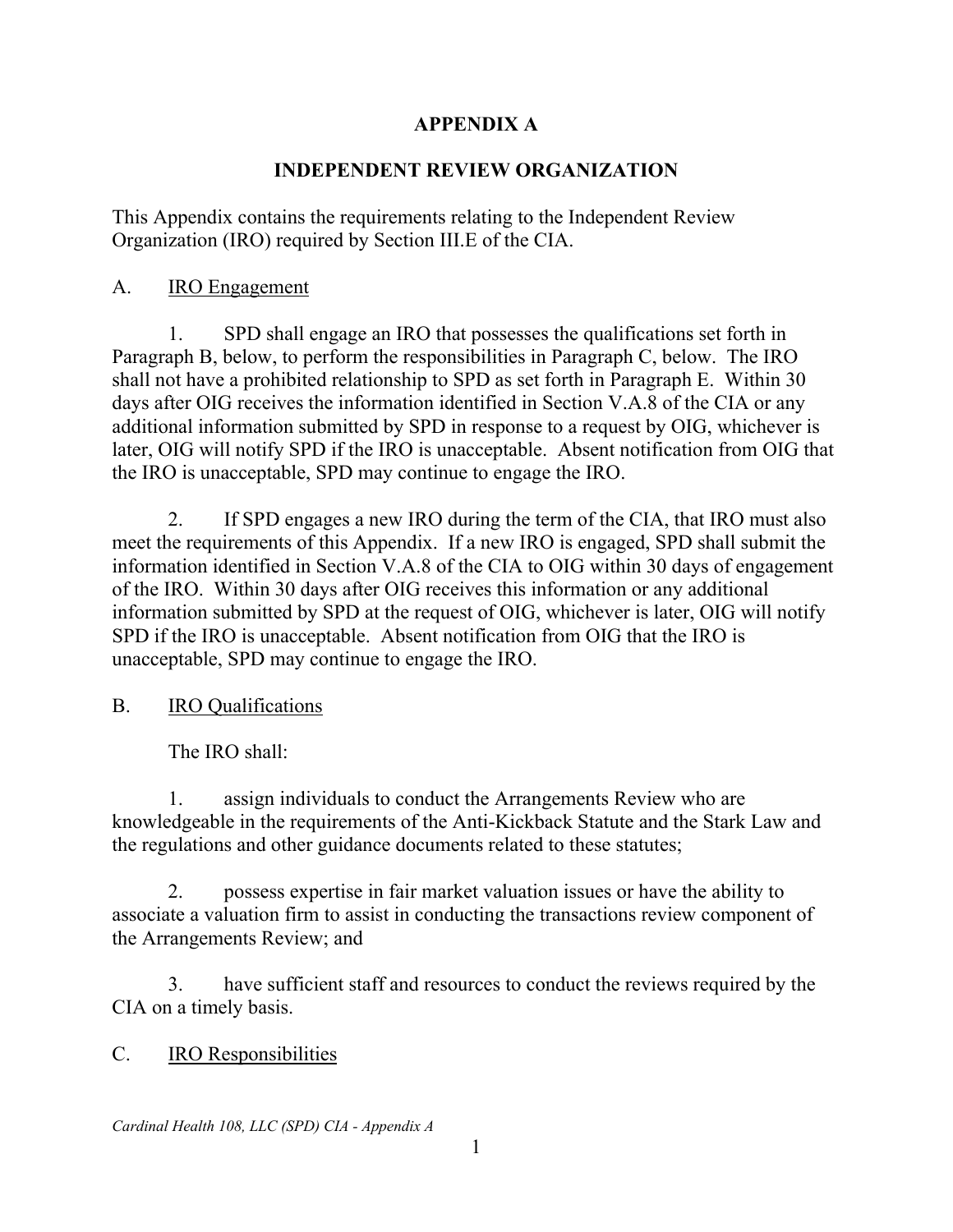The IRO shall:

1. perform each Arrangements Review in accordance with the specific requirements of the CIA;

2. respond to all OIG inquires in a prompt, objective, and factual manner; and

3. prepare timely, clear, well-written reports that include all the information required by Appendix B to the CIA.

 $D_{\cdot}$ SPD Responsibilities

SPD shall ensure that the IRO has access to all records and personnel necessary to complete the reviews listed in Section III.E of this CIA and that all records furnished to the IRO are accurate and complete.

## IRO Relationship to SPD

 that would cause a reasonable person to question the IRO's objectivity in performing the E. IRO Relationship to SPD<br>The IRO shall not (1) currently represent or currently be employed or engaged by SPD or  $(2)$  have a current or prior relationship to SPD or its owners, officers, or directors reviews required by Appendix B to this CIA.

F. Assertions of Privilege

 to assert claims of work product privilege in order to avoid disclosing to OIG information SPD shall not assert claims of attorney-client privilege in order to avoid disclosing to OIG information related to or resulting from the IRO's engagement. SPD's engagement letter with the IRO shall include a provision stating that the IRO agrees not related to or resulting from its engagement.

# G. IRO Removal/Termination

 reasons for termination of the IRO or (b) the IRO's reasons for its withdrawal to OIG, no 1. *SPD and IRO*. If SPD terminates its IRO or if the IRO withdraws from the engagement during the term of the CIA, SPD must submit a notice explaining (a) its later than 30 days after termination or withdrawal. SPD must engage a new IRO in accordance with Paragraph A of this Appendix and within 60 days of termination or withdrawal of the IRO.

 2. *OIG Removal of IRO*. In the event OIG has reason to believe that the IRO does not possess the qualifications described in Paragraph B, has a prohibited relationship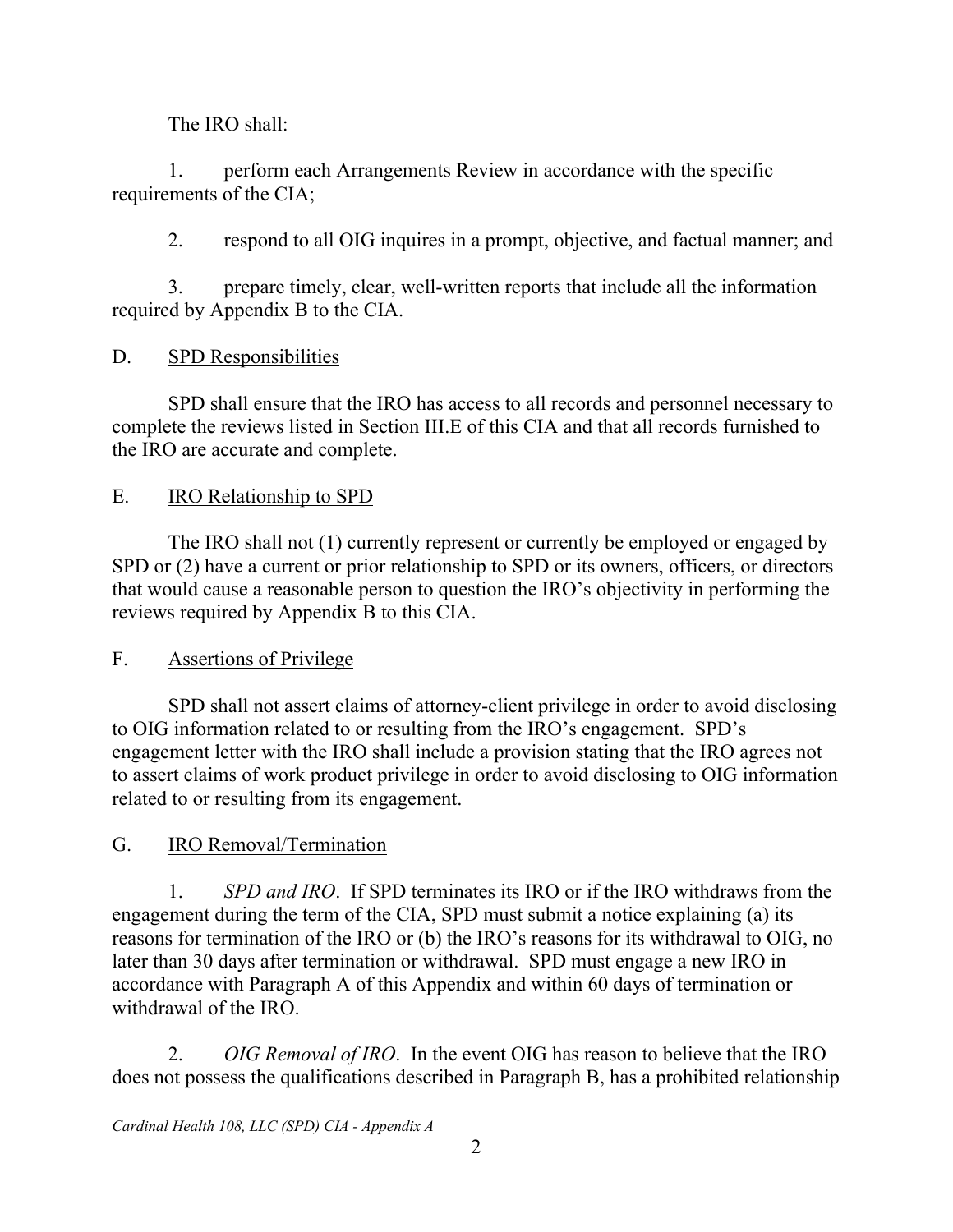the IRO has not met the requirements of this Appendix. SPD shall have 30 days from the identified by OIG. If, following OIG's review of any information provided by SPD within 60 days of its receipt of OIG's written notice. The final determination as to as set forth in Paragraph E, or has failed to carry out its responsibilities as described in Paragraph C, OIG shall notify SPD in writing regarding OIG's basis for determining that date of OIG's written notice to provide information regarding the IRO's qualifications, relationship or performance of its responsibilities in order to resolve the concerns regarding the IRO, OIG determines that the IRO has not met the requirements of this Appendix, OIG shall notify SPD in writing that SPD shall be required to engage a new IRO in accordance with Paragraph A of this Appendix. SPD must engage a new IRO whether or not to require SPD to engage a new IRO shall be made at the sole discretion of OIG.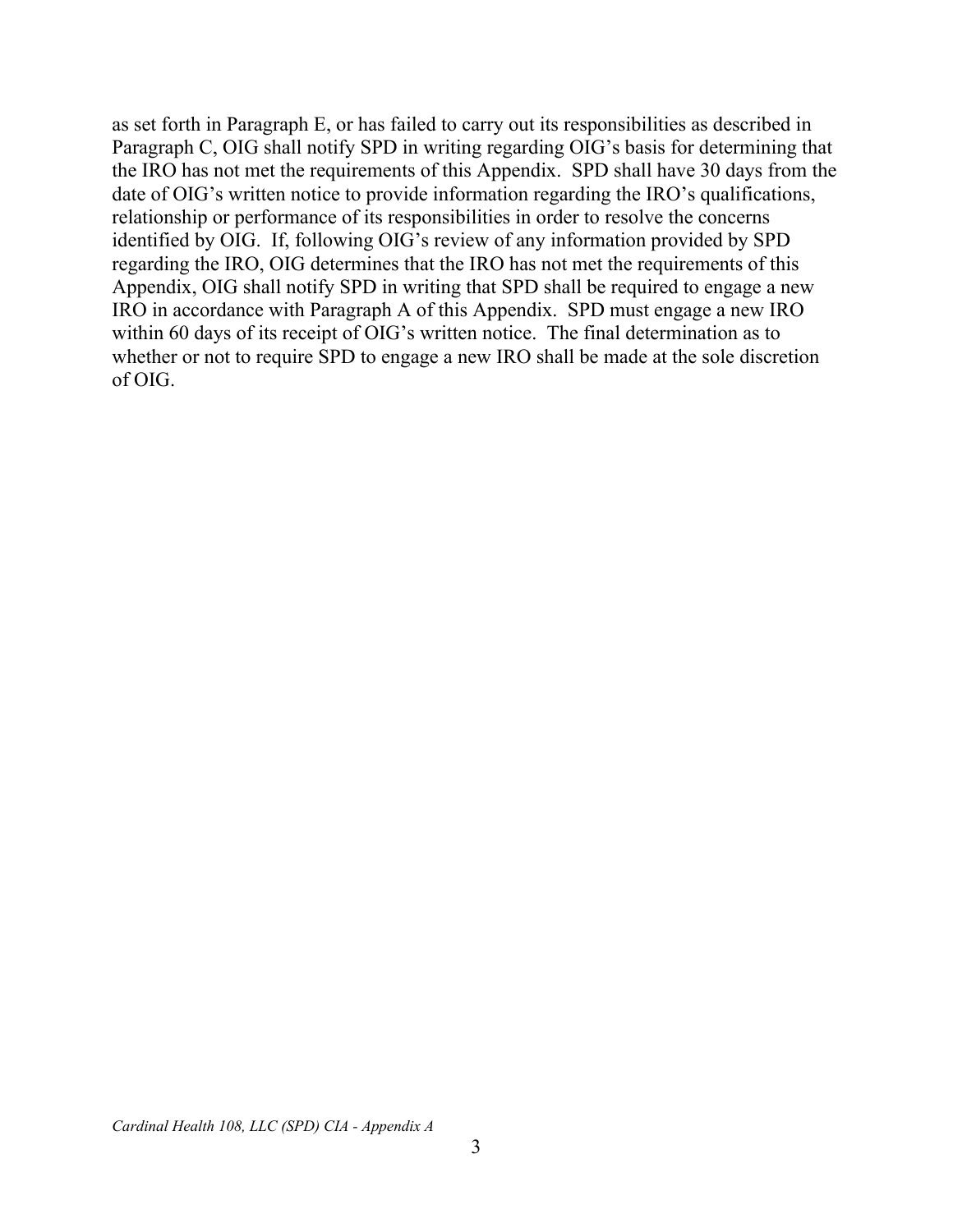### **APPENDIX B**

### **ARRANGEMENTS REVIEW**

The Arrangements Review shall consist of two components: a systems review and a transactions review. The IRO shall perform all components of each Arrangements Review. If there are no material changes to SPD's systems, processes, policies, and procedures relating to Arrangements, the Arrangements Systems Review shall be performed for the first and fourth Reporting Periods. If SPD materially changes the Arrangements systems, processes, policies and procedures, the IRO shall perform an Arrangements Systems Review for the Reporting Period in which such changes were made in addition to conducting the systems review for the first and fourth Reporting Periods. The Arrangements Transactions Review shall be performed annually and shall cover each of the five Reporting Periods.

A. Arrangements Systems Review. The Arrangements Systems Review shall be a review of SPD's systems, processes, policies, and procedures relating to the initiation, review, approval, and tracking of Arrangements. Specifically, the IRO shall review the following:

1. SPD's systems, policies, processes, and procedures with respect to creating and maintaining a centralized tracking system for all existing and new and renewed Focus Arrangements (Focus Arrangements Tracking System), including a detailed description of the information captured in the Focus Arrangements Tracking System;

2. SPD's systems, policies, processes, and procedures for documenting the names and positions of the Arrangements Covered Person(s) involved in the negotiation, review, and approval of all Focus Arrangements;

 parties are complying with the financial terms of the Focus Arrangements and that 3. SPD's systems, policies, processes, and procedures for tracking all remuneration to and from all parties to Focus Arrangements to ensure that the the Focus Arrangements are commercially reasonable;

 fair market value amount or range and corresponding time period(s), the date(s) of 4. SPD's systems, policies, processes and procedures for documenting all fair market value determination(s) for any Focus Arrangement, including the completion of the fair market valuation(s), the individuals or entities that determined the fair market value amount or range, and the names and positions of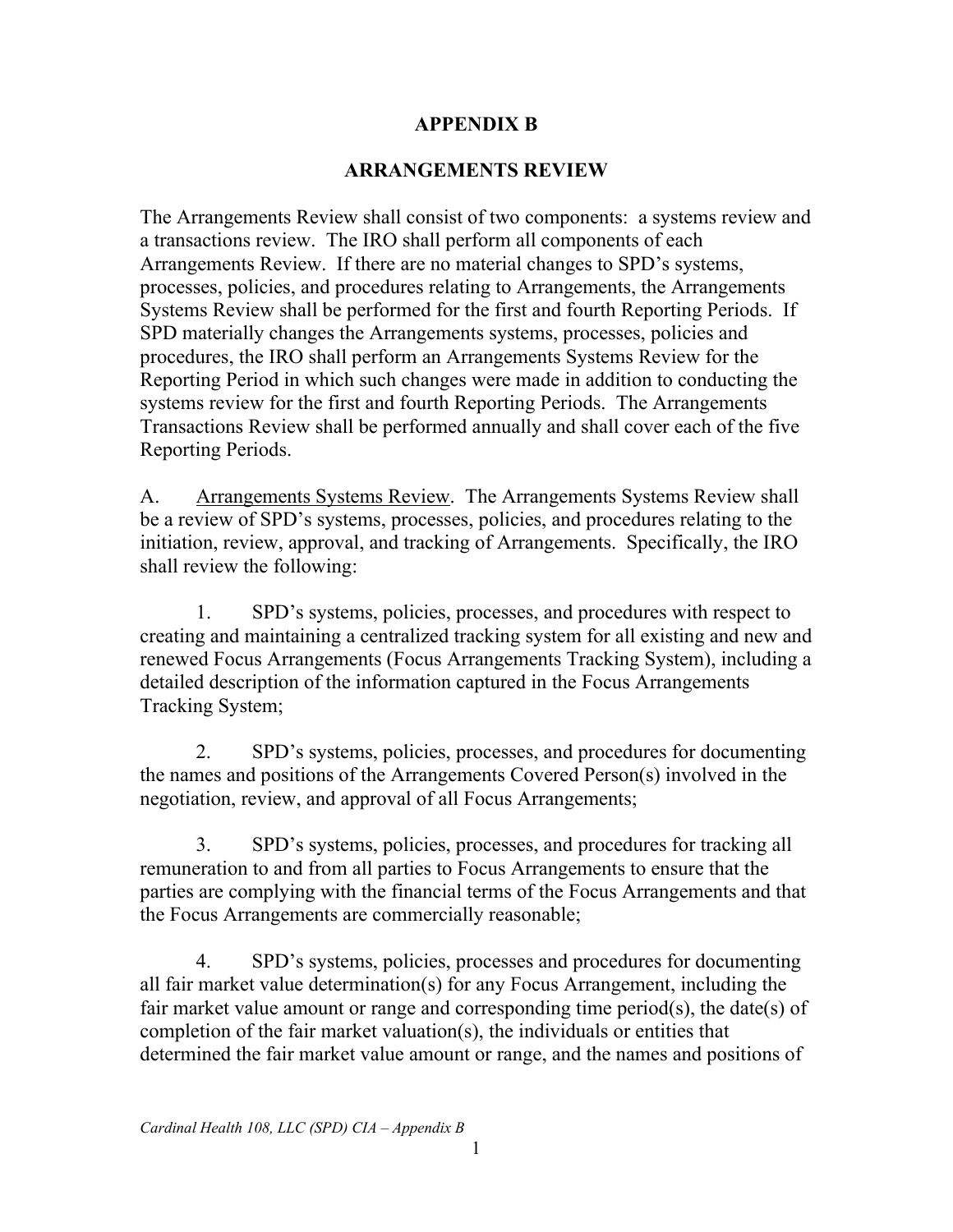the Arrangements Covered Person(s) who received or were otherwise involved with the fair market value determination(s);

5. SPD's systems, policies, processes, and procedures for tracking service and activity logs to ensure that parties to the Focus Arrangement are performing the services required under the applicable Focus Arrangement(s) (if applicable);

6. SPD's systems, policies, processes, and procedures for monitoring the use of leased space, medical supplies, medical devices, equipment, or other patient care items to ensure that such use is consistent with the terms of the applicable Focus Arrangement(s) (if applicable);

7. SPD's systems, policies, processes, and procedures for initiating Arrangements, including those policies that identify the individuals with authority to initiate an Arrangement and that specify the business need or business rationale required to initiate an Arrangement;

 category of Focus Arrangement entered into by SPD, the internal controls Arrangements, the processes for determining and documenting the fair market value of the remuneration specified in the Focus Arrangement, and the processes 8. SPD's systems, policies, processes, and procedures for the internal review and approval of existing, new and renewed Focus Arrangements, including those policies that identify the individuals required to approve each type or designed to ensure that all required approvals are obtained, the processes for determining and documenting the business need or business rationale for all Focus for ensuring that all Focus Arrangements are subject to a legal review by counsel with expertise in the Anti-Kickback Statute;

 9. the Compliance Officer's annual review of and reporting to the Compliance Committee on the Focus Arrangements Tracking System, SPD's internal review and approval process, and other Focus Arrangements systems, process, policies, and procedures;

 Statute are discovered, including disclosing Reportable Events and quantifying 10. SPD's systems, policies, processes, and procedures for implementing effective responses when suspected violations of the Anti-Kickback and repaying Overpayments when appropriate; and

 Requirements set forth in Section III.D.2 of the CIA. 11. SPD's systems, policies, processes, and procedures for ensuring that all new and renewed Focus Arrangements comply with the Focus Arrangements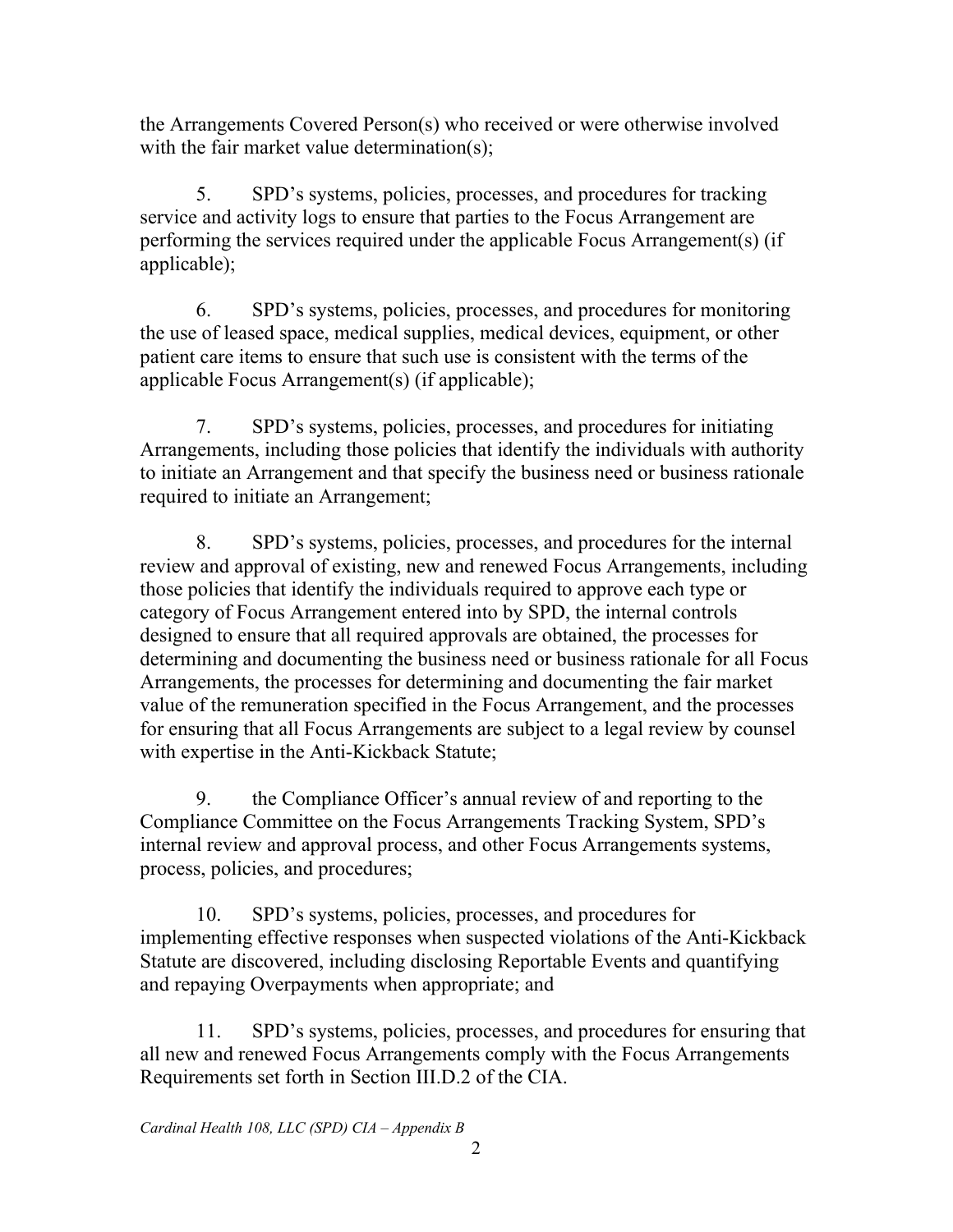B. Arrangements Systems Review Report. The IRO shall prepare a report based upon each Arrangements Systems Review performed. The Arrangements Systems Review Report shall include the following information:

1. a description of the documentation (including policies) reviewed and personnel interviewed;

 procedures relating to the items identified in Section A.1-11 above; 2. a detailed description of SPD's systems, policies, processes, and

 Section A.1-11 above; and 3. findings and supporting rationale regarding weaknesses in SPD's systems, processes, policies, and procedures relating to Arrangements described in

 procedures relating to Arrangements described in Section A.1-11 above. 4. recommendations to improve SPD's systems, policies, processes, or

C. Arrangements Transactions Review. The Arrangements Transactions Review shall consist of a review by the IRO of 50 randomly selected Focus Arrangements that were entered into or renewed by SPD during the Reporting Period. The IRO shall assess whether SPD has complied with the Focus Arrangements Procedures and the Focus Arrangements Requirements described in Sections III.D.1 and III.D.2 of the CIA, with respect to the selected Focus Arrangements.

1. The IRO's assessment with respect to each Focus Arrangement that is subject to review shall include:

parties' performance under the Focus Arrangement (*i.e*, items or services actually a. verifying that the Focus Arrangement is maintained in SPD's centralized tracking system in a manner that permits the IRO to identify: (i) the parties to the Focus Arrangement, (ii) the name(s) and position(s) of the Arrangements Covered Person(s) involved in the negotiation, review, and approval of the Focus Arrangement; (iii) the relevant terms of the Focus Arrangement (*i.e.*, the items, services, equipment, or space to be provided, the amount of compensation, the effective date, the expiration date, etc.); and (iv) the provided, equipment or space actually provided or leased, amount of payments, dates of payment, etc.);

b. verifying that the Focus Arrangement was subject to the internal review and approval process (including both a legal and business review)

 *Cardinal Health 108, LLC (SPD) CIA – Appendix B*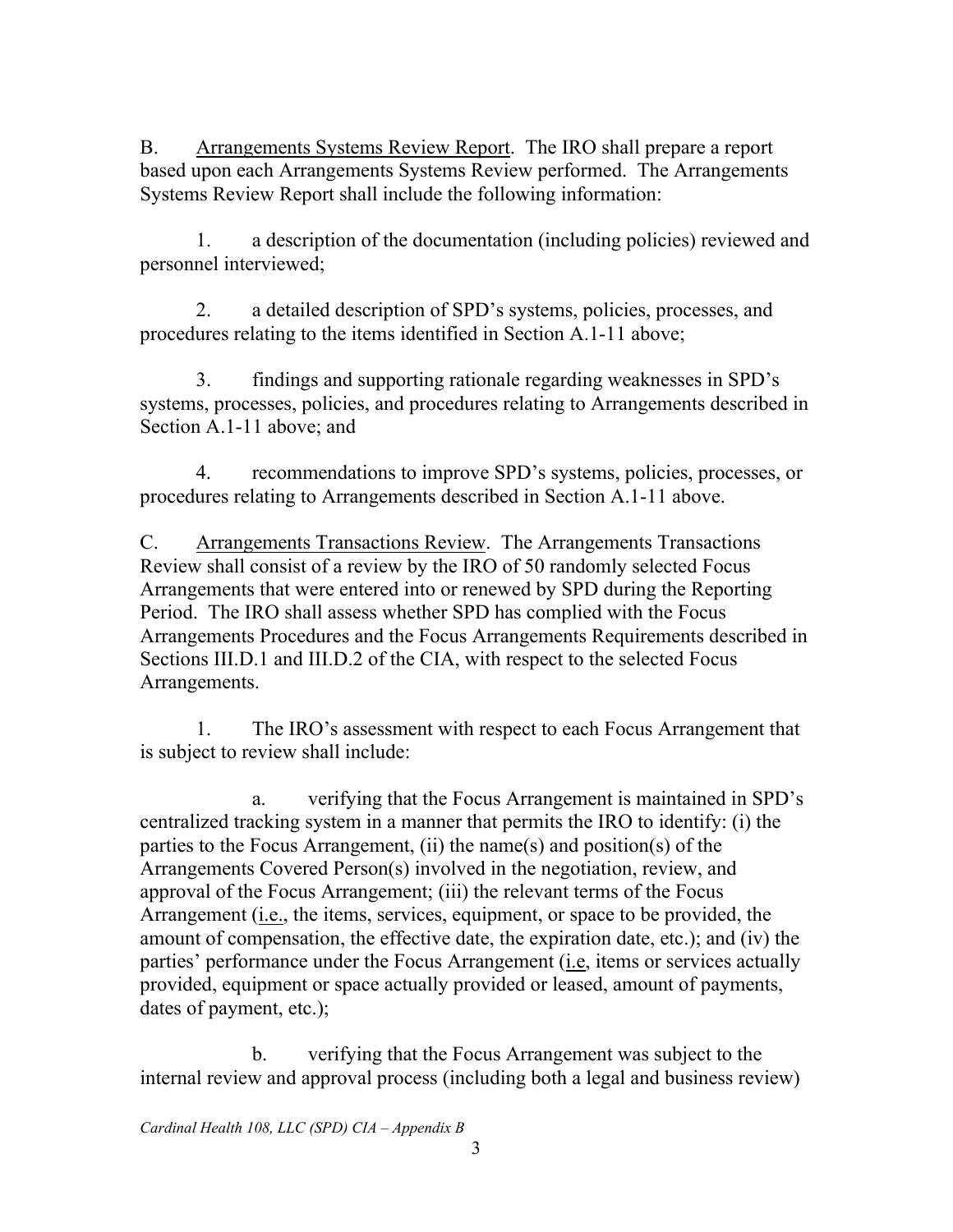and obtained the necessary approvals and that such review and approval is appropriately documented;

 remuneration, that the remuneration is properly tracked, and that the parties to the c. verifying that the remuneration related to the Focus Arrangement has been determined in accordance with SPD's policies and procedures for determining and documenting the fair market value of the Focus Arrangement are complying with the financial terms of the Focus Arrangement;

d. verifying that the business need or business rationale for the Focus Arrangement is specified and is consistent with SPD's policies and procedures;

e. verifying that the service and activity logs are properly completed and reviewed (if applicable);

f. verifying that leased space, medical supplies, medical devices, and equipment, and other patient care items are properly monitored (if applicable); and

Arrangements Requirements of Section III.D.2 of the CIA. g. verifying that the Focus Arrangement satisfies the Focus

 compliance with each of the applicable requirements specified in Section C.1 2. For any Focus Arrangement for which the IRO cannot verify above, the IRO shall identify and review the system(s) and process(es) that resulted in the identified non-compliance and recommend improvements to such system(s) and process(es). The IRO may need to review additional documentation and/or interview personnel to identify the system(s) and process(es) that resulted in the identified non-compliance.

 discretion, within 60 days of receipt of the Arrangements Transactions Review (Additional Transactions Review) and complete and submit to SPD and OIG an 3. If the IRO cannot verify compliance with each of the applicable requirements specified in Section C.1 above with respect to at least 90% of the Focus Arrangements subject to the Arrangements Transactions Review, then, at its Report, the OIG may require the IRO to select an additional sample of Focus Arrangements, not to exceed the number of Focus Arrangements initially reviewed by the IRO, that will be subject to the Arrangements Transactions Review Additional Transactions Review Report that includes the information specified in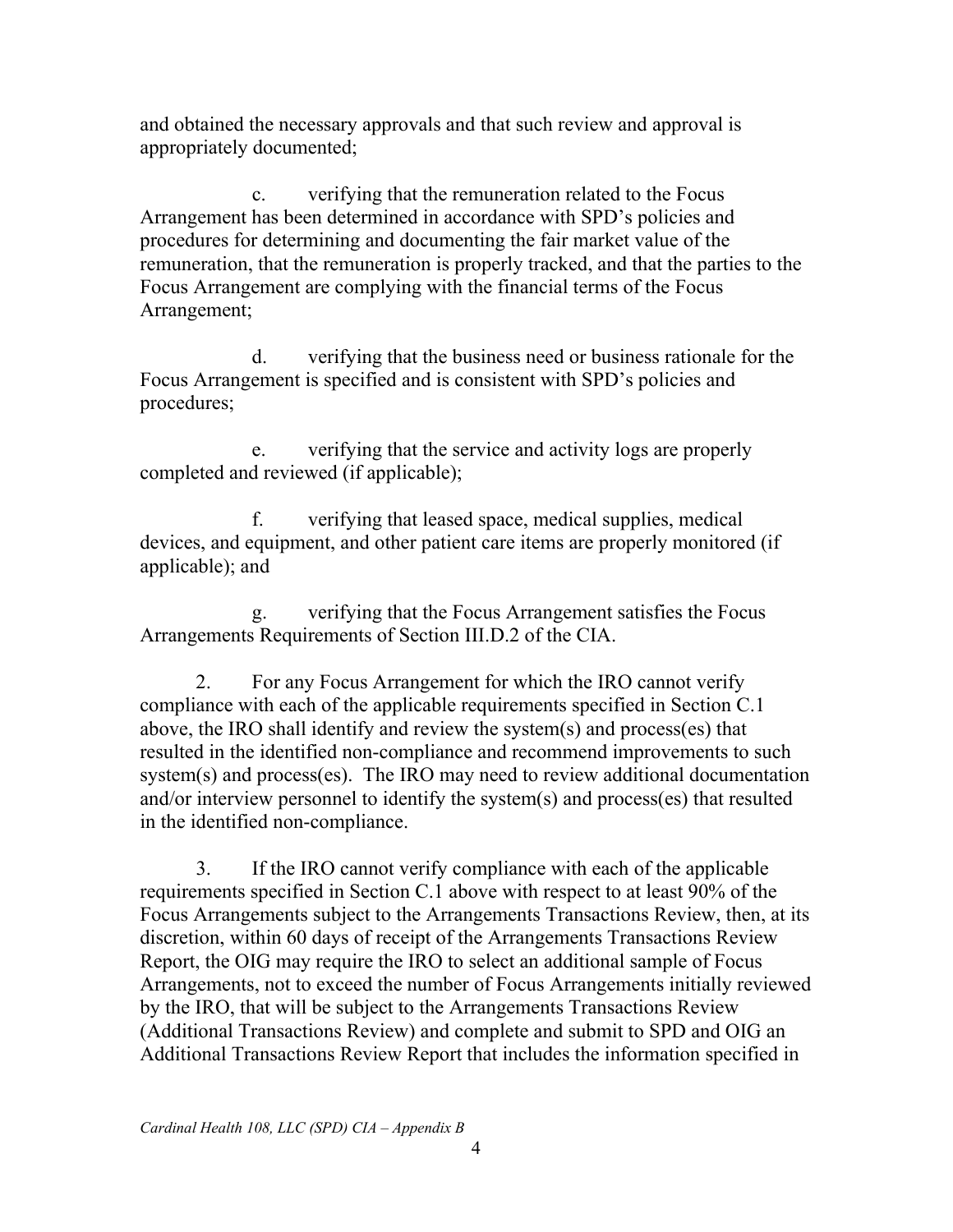Section D below, within 60 days of the date the OIG notifies SPD and its IRO that an Additional Transactions Review will be required.

an Additional Transactions Review will be required.<br>D. Arrangements Transactions Review Report. The IRO shall prepare a report based on each Arrangements Transactions Review performed. The Arrangements Transaction Review Report shall include the following information:

- 1. *Review Methodology*.
	- a. Review Protocol. A description of the process used by the IRO to identify the Focus Arrangements subject to review in the Arrangements Transactions Review.
	- b. Sources of Data. A full description of the documentation and other information relied upon by the IRO in performing the Arrangements Transactions Review.
	- c. Supplemental Materials. The IRO shall request all initiating its review of the Focus Arrangements. If the IRO SPD after the IRO has completed its initial review of the Supplemental Materials in its review. In addition, the IRO Review Report describing the process by which the documentation and materials required for its review of the Focus Arrangements selected as part of the Arrangements Transactions Review and SPD shall furnish such documentation and materials to the IRO prior to the IRO accepts any supplemental documentation or materials from Focus Arrangements (Supplemental Materials), the IRO shall identify in the Arrangements Transactions Review Report the Supplemental Materials, the date the Supplemental Materials were accepted, and the relative weight the IRO gave to the shall include a narrative in the Arrangements Transactions Supplemental Materials were accepted and the IRO's reasons for accepting the Supplemental Materials.

2. *Review Findings*. The IRO's findings with respect to whether SPD has complied with the Focus Arrangements Procedures and Focus Arrangements Requirements with respect to each of the randomly selected Focus Arrangements reviewed by the IRO, including findings for each item listed in Sections C.1.a-g above. In addition, as applicable, the Arrangements Transactions Review Report shall include the IRO's recommendations as required by Section C.2 above.